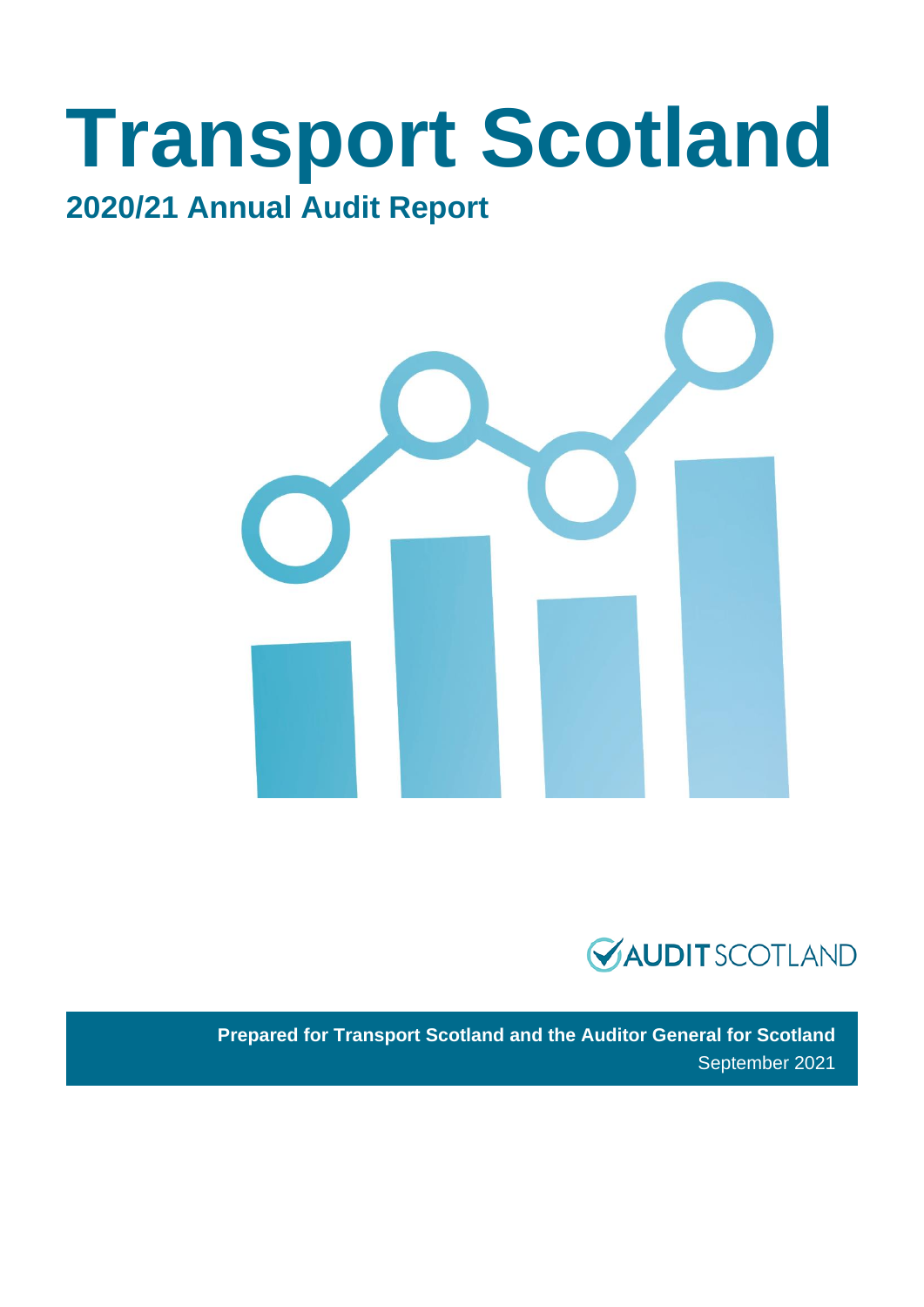### **Contents**

| Key messages                                                   | 3  |
|----------------------------------------------------------------|----|
| <b>Introduction</b>                                            | 4  |
| 1. Audit of 2020/21 annual report and accounts                 | 6  |
| 2. Financial management                                        | 10 |
| 3. Financial sustainability                                    | 15 |
| 4. Governance and transparency                                 | 16 |
| 5. Value for money                                             | 19 |
| Appendix 1. Action plan 2020/21                                | 23 |
| Appendix 2. Significant audit risks                            | 29 |
| Appendix 3. Summary of uncorrected misstatements               | 33 |
| Appendix 4. Summary of 2020/21 national performance reports 35 |    |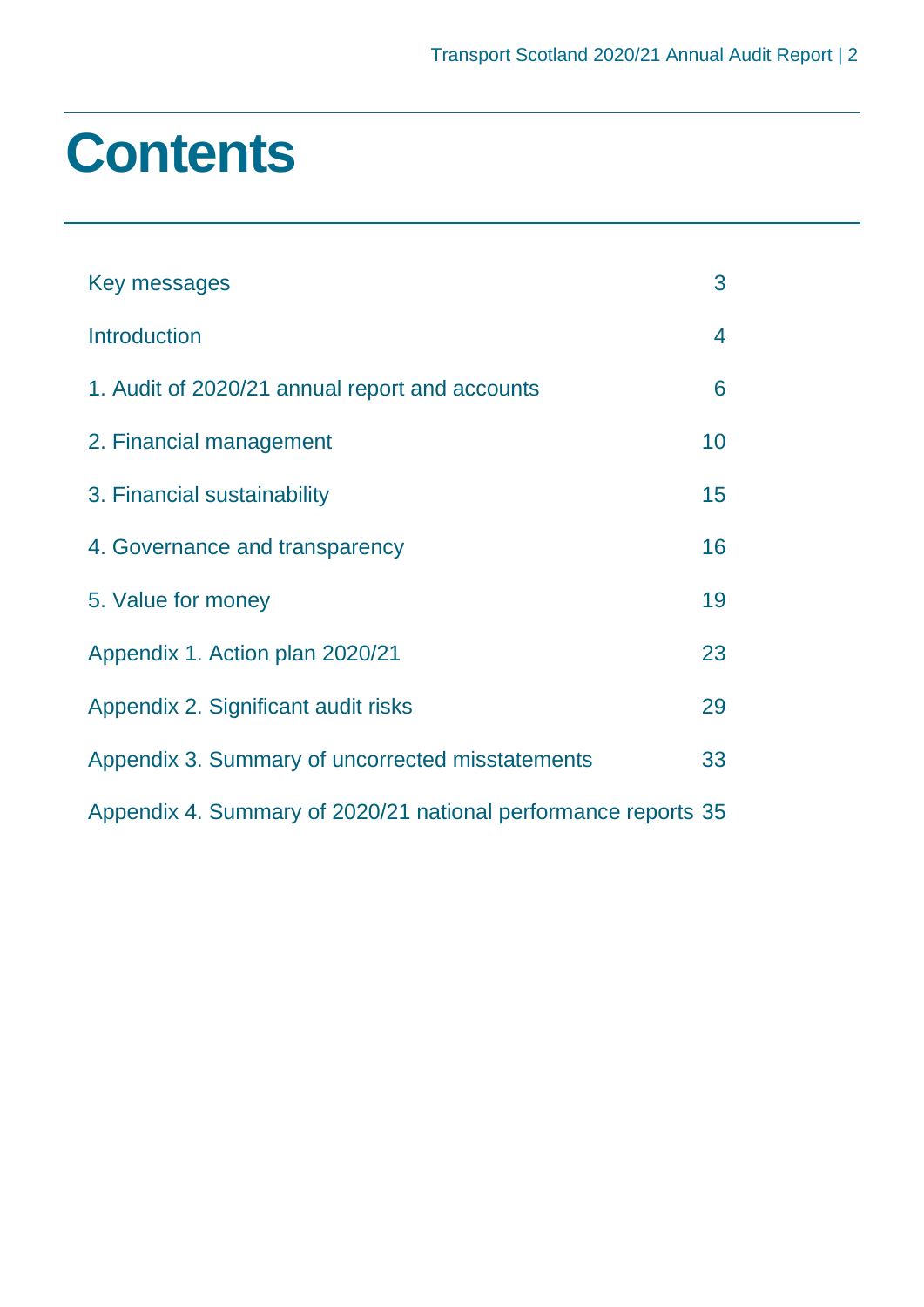### <span id="page-2-0"></span>**Key messages**

#### **2020/21 annual report and accounts**

- **1** The audit of Transport Scotland's 2020/21 annual report and accounts has resulted in an unmodified opinion. The financial statements give a true and fair view and were properly prepared in accordance with the financial reporting framework.
- **2** The draft annual report and accounts were provided to auditors on time and to a good standard. Audit testing did not subsequently identify any significant issues.

#### **Financial management and sustainability**

- **3** Transport Scotland demonstrated appropriate and effective financial management in operating within its budget in 2020/21. Financial plans were revised to mitigate the impact of Covid-19 on public transport providers.
- **4** Transport Scotland developed appropriate and robust controls for the distribution of additional Covid-19 support funds. To enhance transparency Transport Scotland should consider publishing details of how this extra money was spent.
- **5** Additional funding has been provided to Transport Scotland in 2021/22 to continue to off-set the impact of Covid-19 on the sector. Transport Scotland has a long-term financial plan in place which will be critical as there is likely to be need for ongoing Covid-19 support beyond 2021/22 which could place pressure on future budgets.

#### **Governance, transparency and value for money**

- **6** Transport Scotland's governance and internal controls arrangements have operated effectively during the Covid-19 pandemic. The move to remote working has been well managed.
- **7** The performance report contained in the 2020/21 annual report and accounts was of a good standard. Transport Scotland is developing performance indicators to further improve future reports.
- **8** Transport Scotland has developed strategies to help deliver key commitments on climate change but should identify a process to report on how much it spends in this area.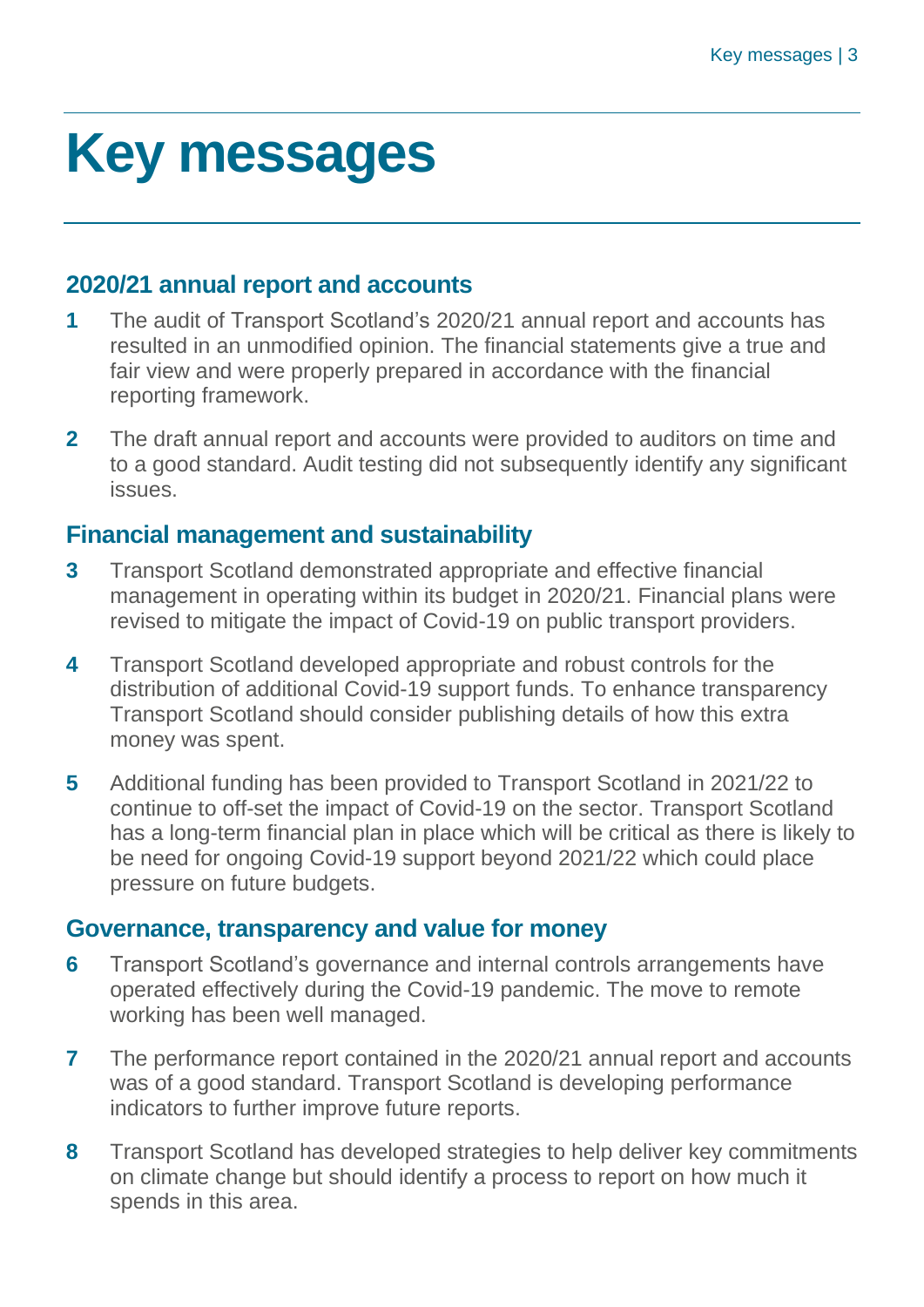### <span id="page-3-0"></span>**Introduction**

**1.** This report summarises the findings from our 2020/21 audit of Transport Scotland.

**2.** The scope of our audit was set out in our [Annual Audit Plan](https://www.audit-scotland.gov.uk/report/transport-scotland-annual-audit-plan-202021) presented by correspondence initially and then formally considered by the 19 April 2021 meeting of the Audit and Risk Committee (ARC). This report comprises the findings from:

- an audit of Transport Scotland's annual report and accounts
- consideration of the four audit dimensions that frame the wider scope of public audit set out in the [Code of Audit Practice 2016.](http://www.audit-scotland.gov.uk/report/code-of-audit-practice-2016)
- **3.** The main elements of our audit work in 2020/21 have been:
	- an audit of Transport Scotland's 2020/21 annual report and accounts including the issue of an independent auditor's report setting out our opinions
	- consideration of the four audit dimensions.

**4.** The global coronavirus pandemic has had a considerable impact on Transport Scotland during 2020/21, for example as a result of it having to adapt to remote working. In addition, it has also significantly impacted on the public transport services it supports. Risks related to the pandemic were included in ou[r Annual Audit Plan,](https://www.audit-scotland.gov.uk/report/transport-scotland-annual-audit-plan-202021) and we have adapted our planned audit work to address any new emerging risks.

#### **Adding value through the audit**

**5.** We add value to Transport Scotland through the audit by:

- identifying and providing insight on significant risks, and making clear and relevant recommendations
- sharing intelligence and good practice through our national reports [\(Appendix 4\)](#page-34-0) and good practice guides
- providing clear and focused conclusions on the appropriateness, effectiveness and impact of corporate governance, performance management arrangements and financial sustainability.

#### **Responsibilities and reporting**

**6.** Transport Scotland has primary responsibility for ensuring the proper financial stewardship of public funds. This includes preparing an annual report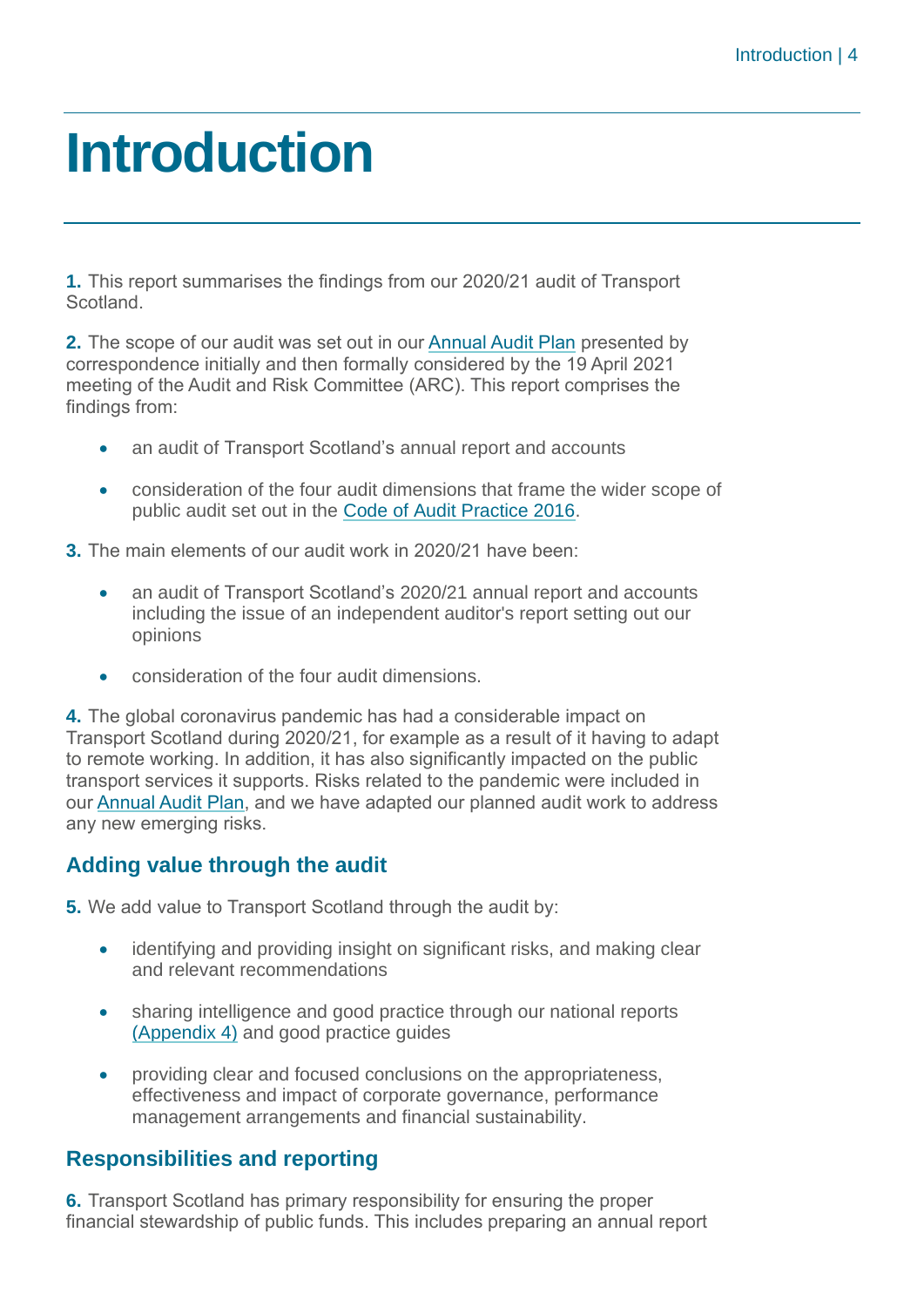and accounts that are in accordance with the accounts direction from the Scottish Ministers.

**7.** Transport Scotland is also responsible for establishing appropriate and effective arrangements for governance, propriety and regularity.

**8.** Our responsibilities as independent auditor are established by the Public Finance and Accountability (Scotland) Act 2000 and the [Code of Audit Practice](https://www.audit-scotland.gov.uk/report/code-of-audit-practice-2016)  [2016,](https://www.audit-scotland.gov.uk/report/code-of-audit-practice-2016) and supplementary guidance and International Standards on Auditing in the UK. As public sector auditors we give independent opinions on the annual report and accounts. Additionally, we conclude on the appropriateness and effectiveness of the performance management arrangements, the suitability and effectiveness of corporate governance arrangements, the financial position and arrangements for securing financial sustainability. Further details of the respective responsibilities of management and the auditor can be found in the [Code of Audit Practice 2016](http://auditscotland.spideronline.co.uk/report/code-of-audit-practice-2016) and supplementary guidance.

**9.** This report raises matters from our audit. Weaknesses or risks identified are only those which have come to our attention during our normal audit work and may not be all that exist. Communicating these does not absolve management from its responsibility to address the issues we raise and to maintain adequate systems of control.

**10.** Our annual audit report contains an agreed action plan at [Appendix 1.](#page-22-0) It sets out specific recommendations, the responsible officers and dates for implementation. It also includes any outstanding actions from last year and progress against these.

#### **Auditor Independence**

**11.** Auditors appointed by the Accounts Commission or Auditor General must comply with the Code of Audit Practice and relevant supporting guidance. When auditing the financial statements auditors must comply with professional standards issued by the Financial Reporting Council and those of the professional accountancy bodies.

**12.** We can confirm that we comply with the Financial Reporting Council's Ethical Standard. We can also confirm that we have not undertaken any nonaudit related services and therefore the 2020/21 notional audit fee of £186,170 as set out in ou[r Annual Audit Plan](https://www.audit-scotland.gov.uk/report/transport-scotland-annual-audit-plan-202021) remains unchanged. We are not aware of any relationships that could compromise our objectivity and independence.

**13.** This report is addressed to both Transport Scotland and the Auditor General for Scotland and will be published on Audit Scotland's website [www.audit](http://www.audit-scotland.gov.uk/)scotland gov.uk in due course.

**14.** We would like to thank the management and staff who have been involved in our work for their cooperation and assistance during the audit.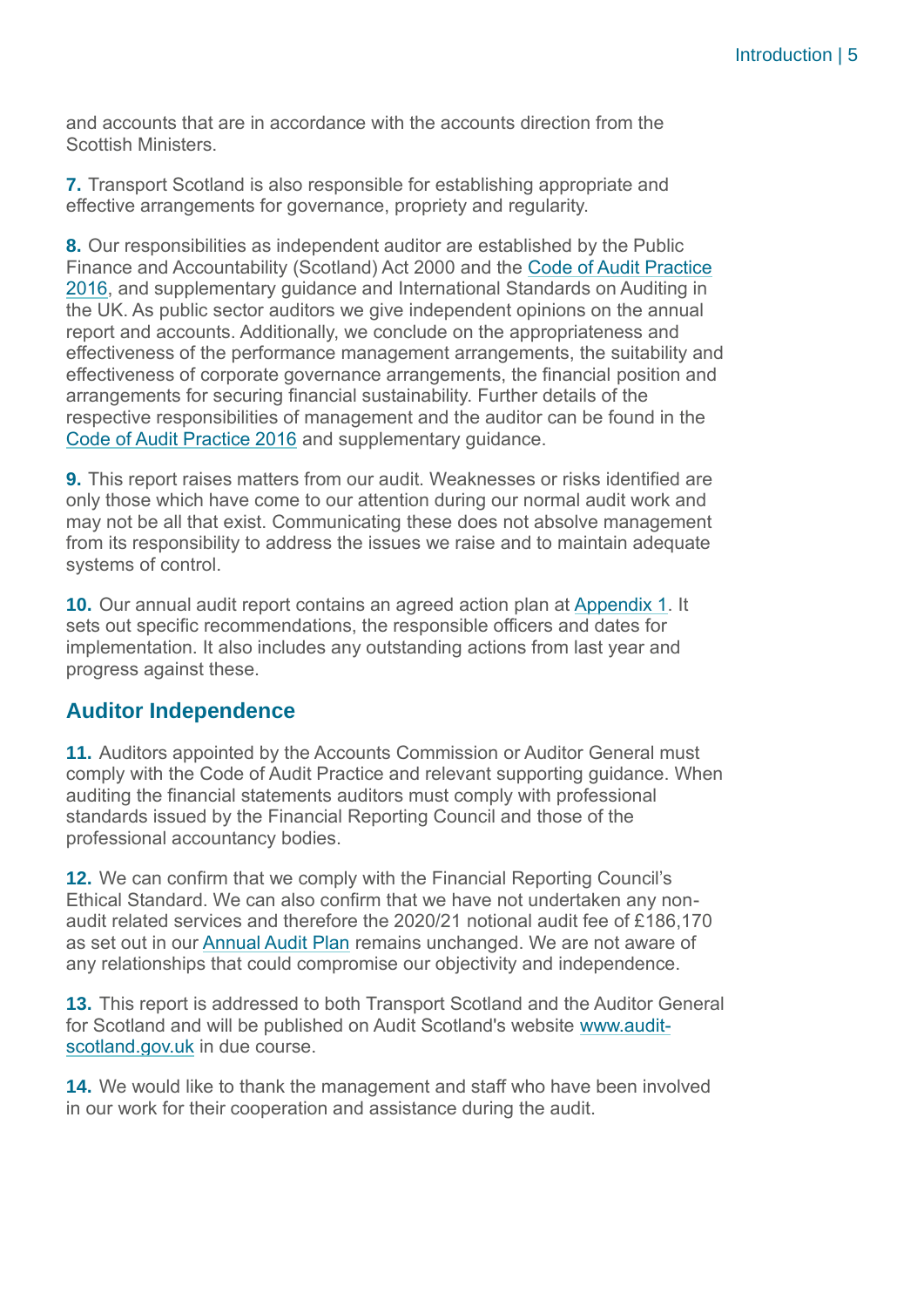### <span id="page-5-0"></span>**1. Audit of 2020/21 annual report and accounts**

The principal means of accounting for the stewardship of resources and performance

#### **Main judgements**

The audit of Transport Scotland's 2020/21 annual report and accounts has resulted in an unmodified opinion. The financial statements give a true and fair view and were properly prepared in accordance with the financial reporting framework.

The draft annual report and accounts were provided to auditors on time and to a good standard. Audit testing did not subsequently identify any significant issues.

Transport Scotland has made good progress following up agreed audit actions from previous years.

#### **Our audit opinions on the annual report and accounts are unmodified**

**15.** The annual report and accounts for the year ended 31 March 2021 were approved by the ARC on 23 September 2021. As reported in the independent auditor's report:

- the financial statements give a true and fair view and were properly prepared in accordance with the financial reporting framework
- expenditure and income were regular and in accordance with applicable enactments and guidance
- the audited part of the remuneration and staff report, performance report and governance statement were all consistent with the financial statements and properly prepared in accordance with the relevant legislation and directions made by Scottish Ministers.

#### **The annual report and accounts were signed off later than originally planned due to audit work taking longer than anticipated**

**16.** The unaudited annual report and accounts were provided to us on 4 June 2021. This was in line with the date in our [Annual Audit Plan](https://www.audit-scotland.gov.uk/report/transport-scotland-annual-audit-plan-202021) of 7 June. The supporting working papers were also made available at the same time. The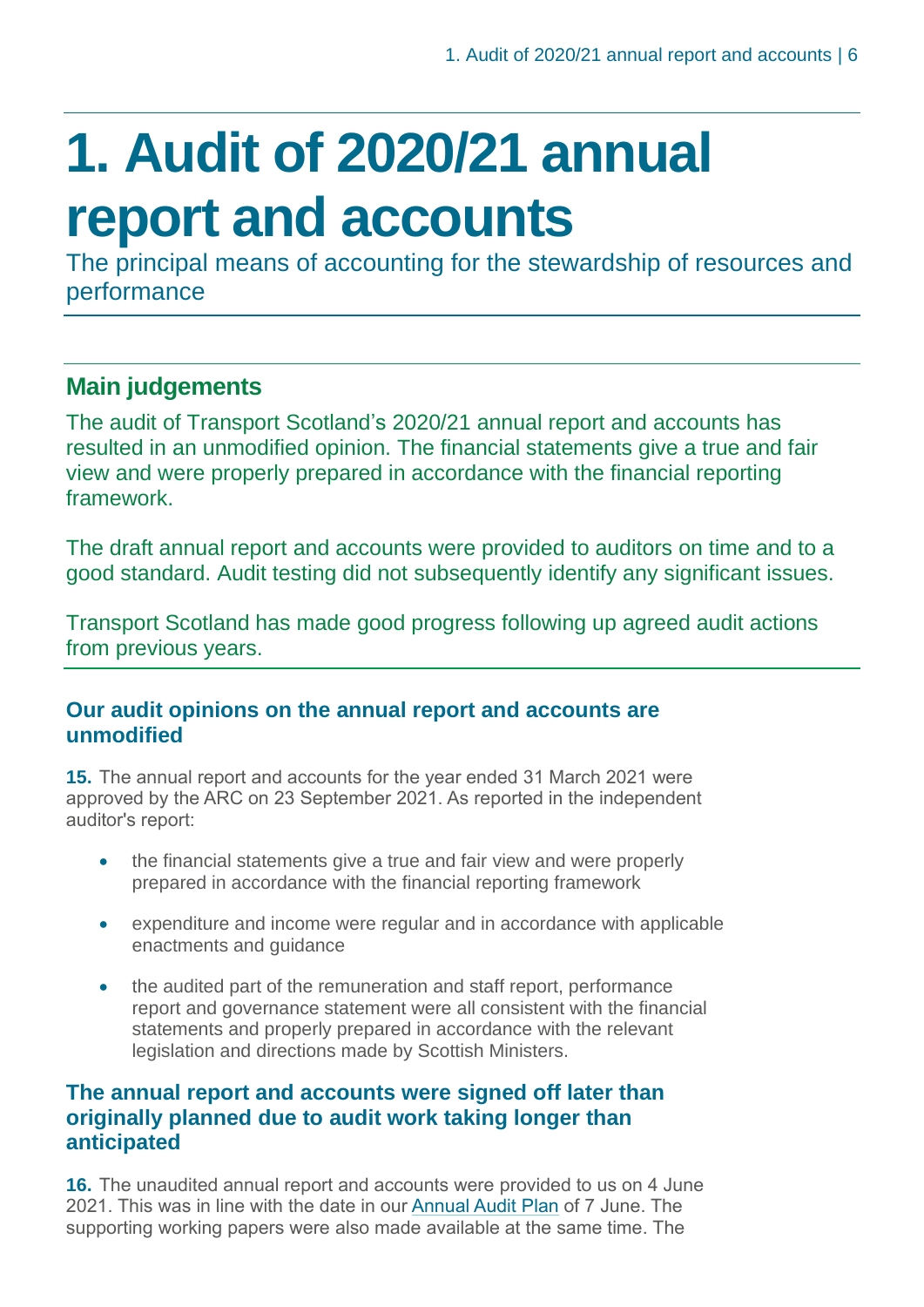working papers were of a good standard which allowed the audit to proceed at a good pace.

**17.** As a result of the Covid-19 pandemic, 2019/20 audits across the public sector in Scotland took longer to complete. This meant that the 2020/21 audits commenced later than in previous years. Despite the later start, it was originally planned that the audit could be completed on time for the planned ARC on 16 August.

**18.** While good progress was made, considerable time was required to be spent on the audit of Covid-19 payments to transport providers, particularly those made to bus operators. As a result, our clearance meeting with Transport Scotland to agree the draft accounts did not take place until 20<sup>th</sup> August. This was around a month later than originally planned.

**19.** The timescales for the audit were subject to constructive discussion at all stages throughout the audit. This involved discussions with the Director of Finance and Corporate Services and the ARC Chair, and resulted in an additional ARC meeting on 23 September. The efforts of Transport Scotland staff were greatly appreciated during all stages of the process.

#### **Overall materiality is £210.7 million**

**20.** Our initial assessment of materiality was carried out during the planning phase of the audit. On receipt of the unaudited annual report and accounts we reviewed our materiality calculations and concluded that they remained appropriate (see [Exhibit](#page-6-0) 1).

#### <span id="page-6-0"></span>**Exhibit 1 Materiality values**

| <b>Materiality level</b>                                                                                                                                                                                                                                                                                                                                                                                           | <b>Planning</b> | <b>Year-End</b> |
|--------------------------------------------------------------------------------------------------------------------------------------------------------------------------------------------------------------------------------------------------------------------------------------------------------------------------------------------------------------------------------------------------------------------|-----------------|-----------------|
| <b>Overall materiality</b> - This is the calculated figure we<br>use in assessing the overall impact of audit<br>adjustments on the financial statements. It has been<br>set at one per cent of the net book value of the trunk<br>road network as at 31 March 2021 based on the draft<br>accounts for 2020/21 (year-end).                                                                                         | £213.3 million  | £210.7 million  |
| <b>Performance materiality</b> - This acts as a trigger point. $\epsilon$ 106.7 million<br>If the aggregate of errors identified during the financial<br>statements audit exceeds performance materiality this<br>would indicate that further audit procedures should be<br>considered. Using our professional judgement, we have<br>calculated performance materiality at 50 per cent of<br>planning materiality. |                 | £105.3 million  |
| As Transport Scotland's total assets balance is around £26.1 million<br>seven times more than net operating expenditure, we<br>also set a separate performance materiality level for<br>other assets/liabilities and expenditure. This has been                                                                                                                                                                    |                 | £23.2 million   |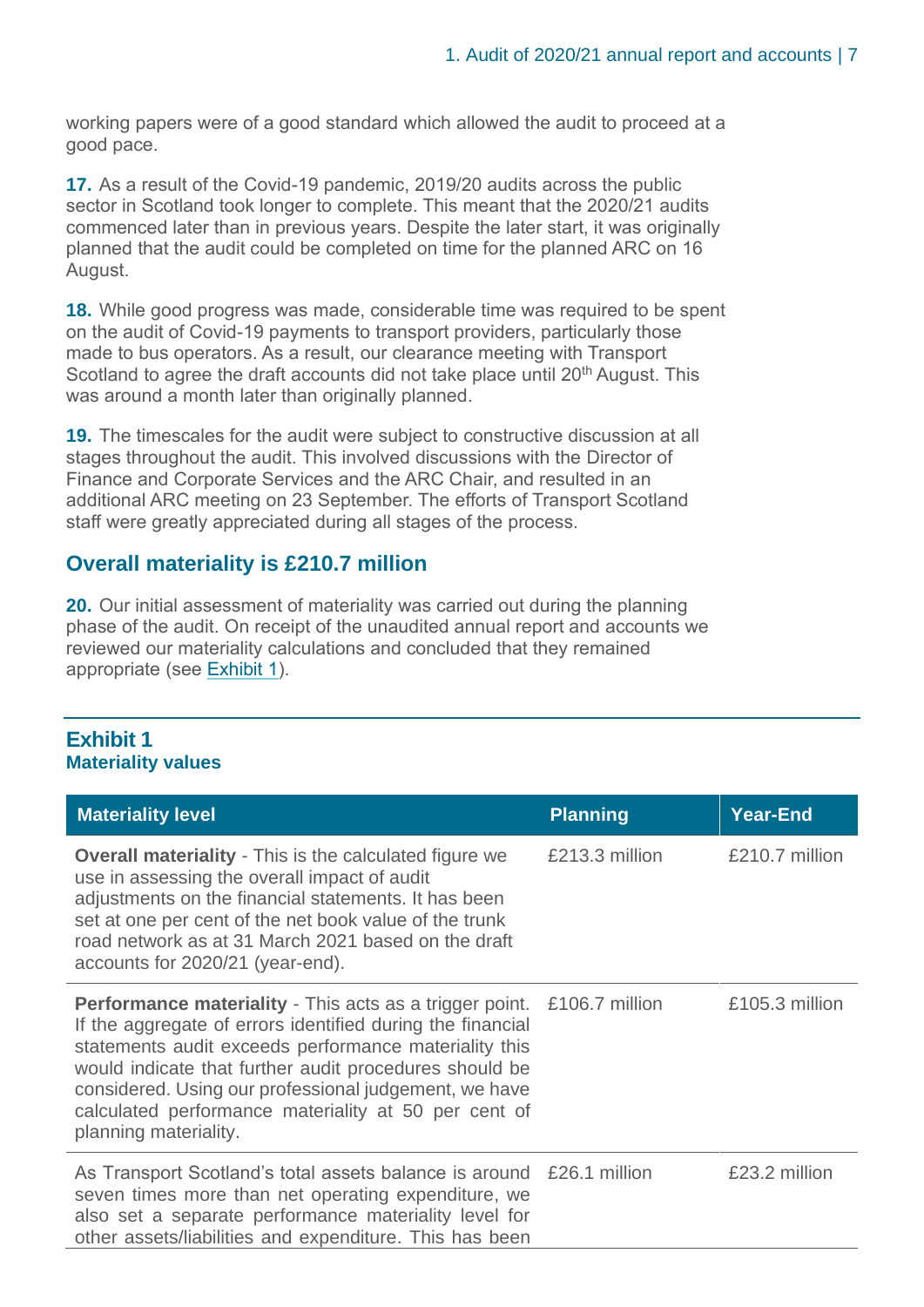| <b>Materiality level</b>                                                                                                                                                                                                                                                         | <b>Planning</b> | <b>Year-End</b> |
|----------------------------------------------------------------------------------------------------------------------------------------------------------------------------------------------------------------------------------------------------------------------------------|-----------------|-----------------|
| set at 0.75 per cent of gross expenditure based on the<br>audited accounts for 2020/21 and will be applied to all<br>account areas other than the trunk road network.                                                                                                            |                 |                 |
| <b>Reporting threshold</b> – We are required to report to £250,000<br>those shared with governance on all unadjusted<br>misstatements more than the 'reporting threshold'<br>amount. This has been calculated at one per cent of<br>planning materiality but capped at £250,000. |                 | £250,000        |

#### Source: Audit Scotland

#### **[Appendix 2](#page-28-0) identifies the main risks of material misstatement and our audit work to address these**

**21.** [Appendix 2](#page-28-0) provides our assessment of risks of material misstatement in the annual report and accounts and any wider audit dimension risks. These risks influence our overall audit strategy, the allocation of staff resources to the audit and indicate how the efforts of the audit team were directed. [Appendix 2](#page-28-0) also identifies the work we undertook to address these risks and our conclusions from this work.

#### **We have no significant findings to report on the annual report and accounts**

**22.** International Standard on Auditing (UK) 260 requires us to communicate significant findings from the audit to those charged with governance, including our view about the qualitative aspects of Transport Scotland's accounting practices. We have no issues to report from the audit.

#### **There were a low number of identified misstatements**

**23.** We identified one material misstatement that required adjusting. This related to the realised element of the revaluation reserve and was a consequence of an adjustment which Transport Scotland had identified. This involved an adjustment to take account of a quarter 4 change in the Baxter index to the value of the trunk road network. This takes account of inflation in the cost of road building and resulted in an increase in the carrying value of £237.3 million. However Transport Scotland did not follow this through to the revaluation reserve.

**24.** Overall, the adjustments made in the audited accounts increased net expenditure in the Statement of Comprehensive Net Expenditure by £0.3 million and increased net assets in the Statement of Financial Position by £237.0 million.

**25.** Misstatements, totalling £22 million, were identified that have not been adjusted by management in the accounts, as they consider these not to be material. These would have decreased net expenditure by £7 million and decreased net assets by £3 million [\(Appendix 3\).](#page-28-1)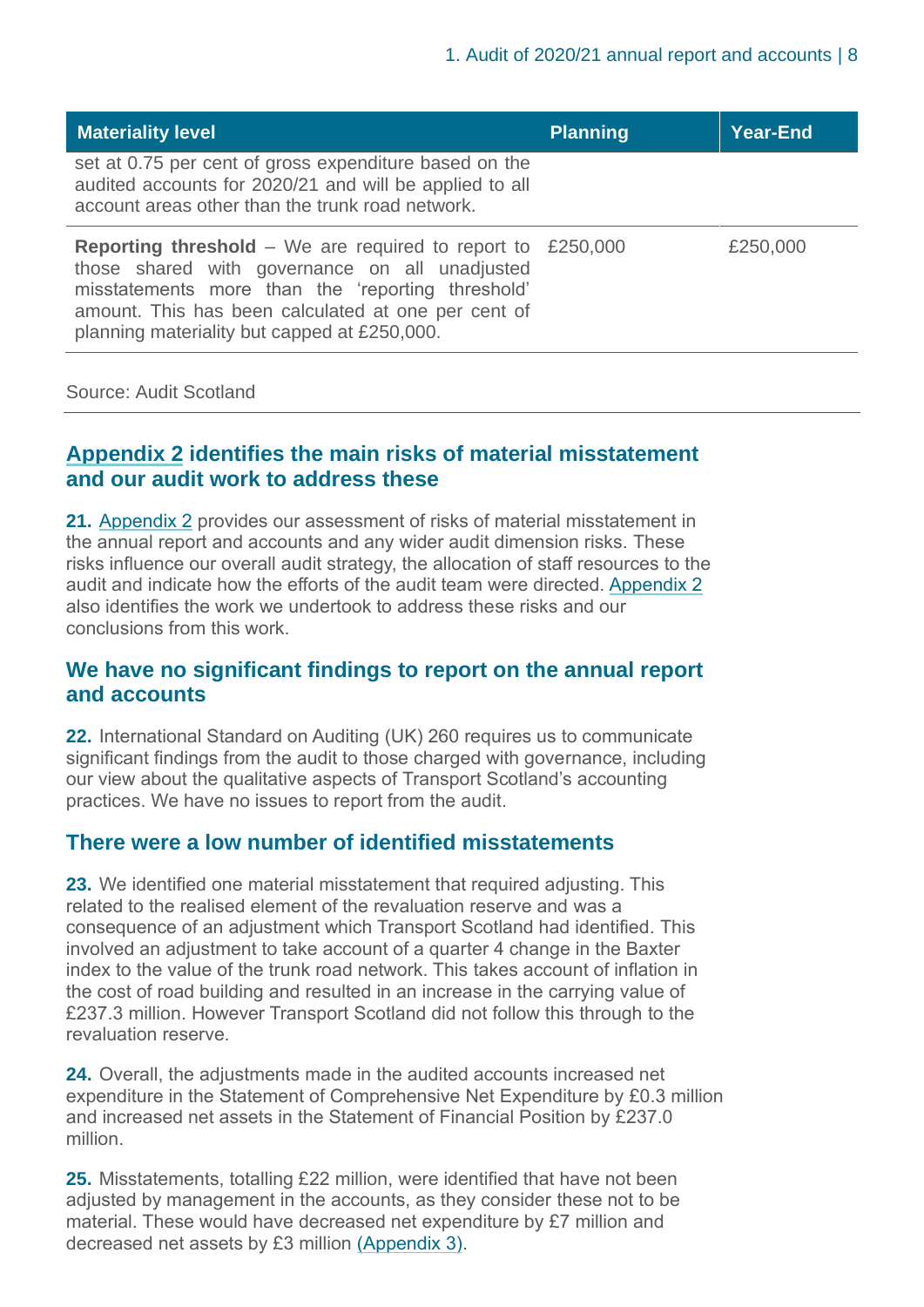**26.** Our responsibility is to request that all misstatements, other than those below the reporting threshold, are corrected. The final decision on making the correction lies with those charged with governance considering advice from senior officers and materiality. The gross sum of the unadjusted errors is below our materiality and has not affected our opinion.

#### **Good progress was made on prior year recommendations**

**27.** Transport Scotland has made good progress in implementing our prior year audit recommendations. Details are set out in [Appendix 1.](#page-22-0)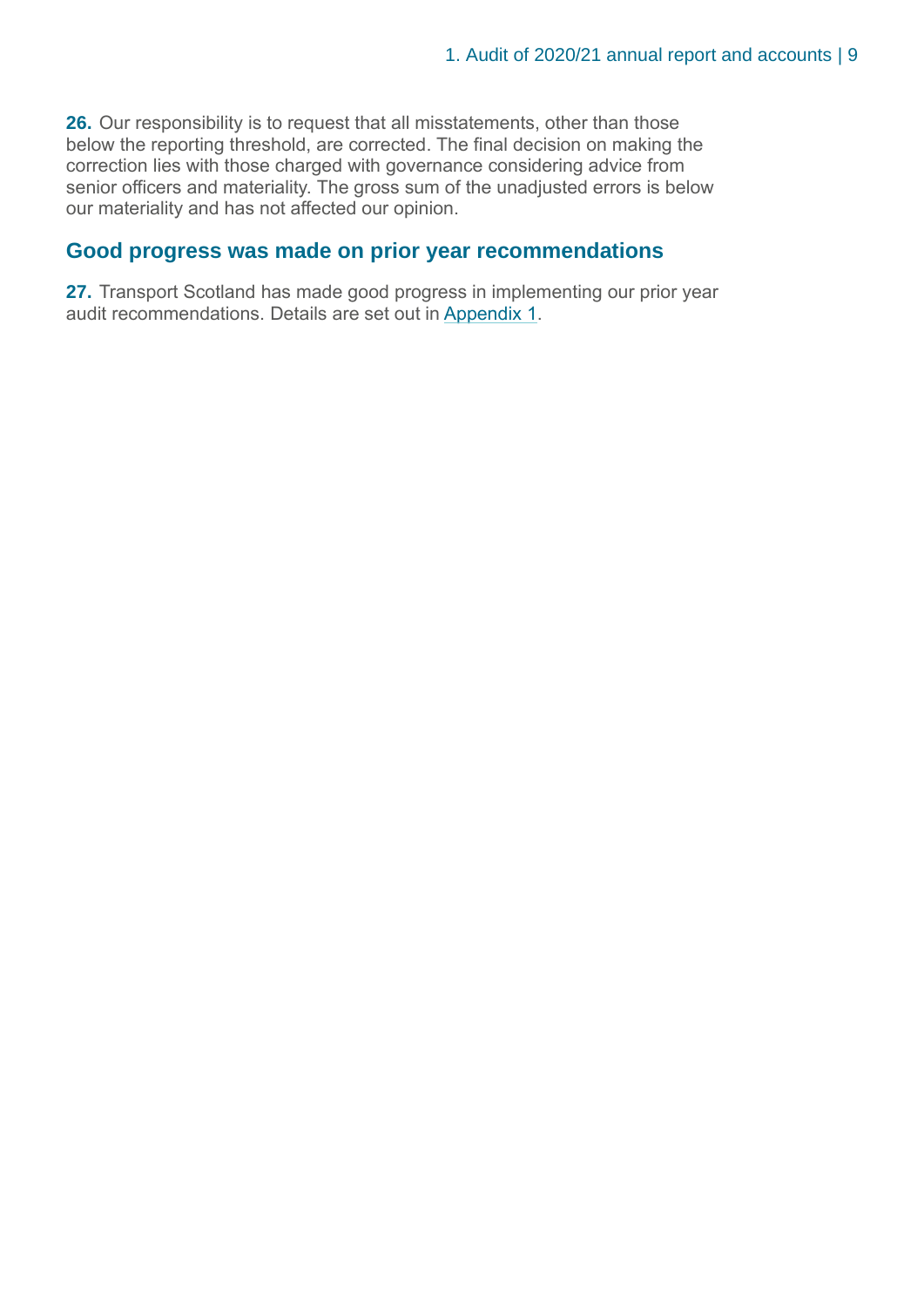## <span id="page-9-0"></span>**2. Financial management**

Financial management is about financial capacity, sound budgetary processes and whether the control environment and internal controls are operating effectively.

#### **Main judgements**

Transport Scotland demonstrated appropriate and effective financial management in operating within its budget in 2020/21. Financial plans were subject to amendments to mitigate the impact of Covid-19 on public transport providers.

Transport Scotland developed appropriate and robust controls for the distribution of Covid-19 support funds to public transport providers. To enhance transparency Transport Scotland should consider publishing details of how this extra money was spent.

#### **Transport Scotland operated within its revised budget in 2020/21**

**28.** The main financial objective for Transport Scotland is to ensure that the financial outturn for the year is within the budget allocated by Scottish Ministers.

**29.** Transport Scotland has reported an outturn of £3.246.1 million against its overall budget for 2020/21 with an underspend of £343.6 million. The financial performance against Departmental Expenditure Limits (DEL) is shown in [Exhibit](#page-9-1) 2.

#### <span id="page-9-1"></span>**Exhibit 2 Performance against DEL in 2020/21**

| <b>Performance</b>  | Initial budget | <b>Final budget</b> | <b>Outturn</b> | Over/(under)<br>spend |
|---------------------|----------------|---------------------|----------------|-----------------------|
|                     | £m             | Em                  | £m             | Em                    |
| <b>Resource DEL</b> | 2,558.3        | 3,171.0             | 2,950.1        | (220.9)               |
| <b>Capital DEL</b>  | 287.2          | 287.7               | 177.3          | (110.4)               |
| <b>Total DEL</b>    | 2,845.5        | 3,458.7             | 3,127.3        | (331.3)               |

Source: Transport Scotland Annual Report and Accounts 2020/21 and supporting papers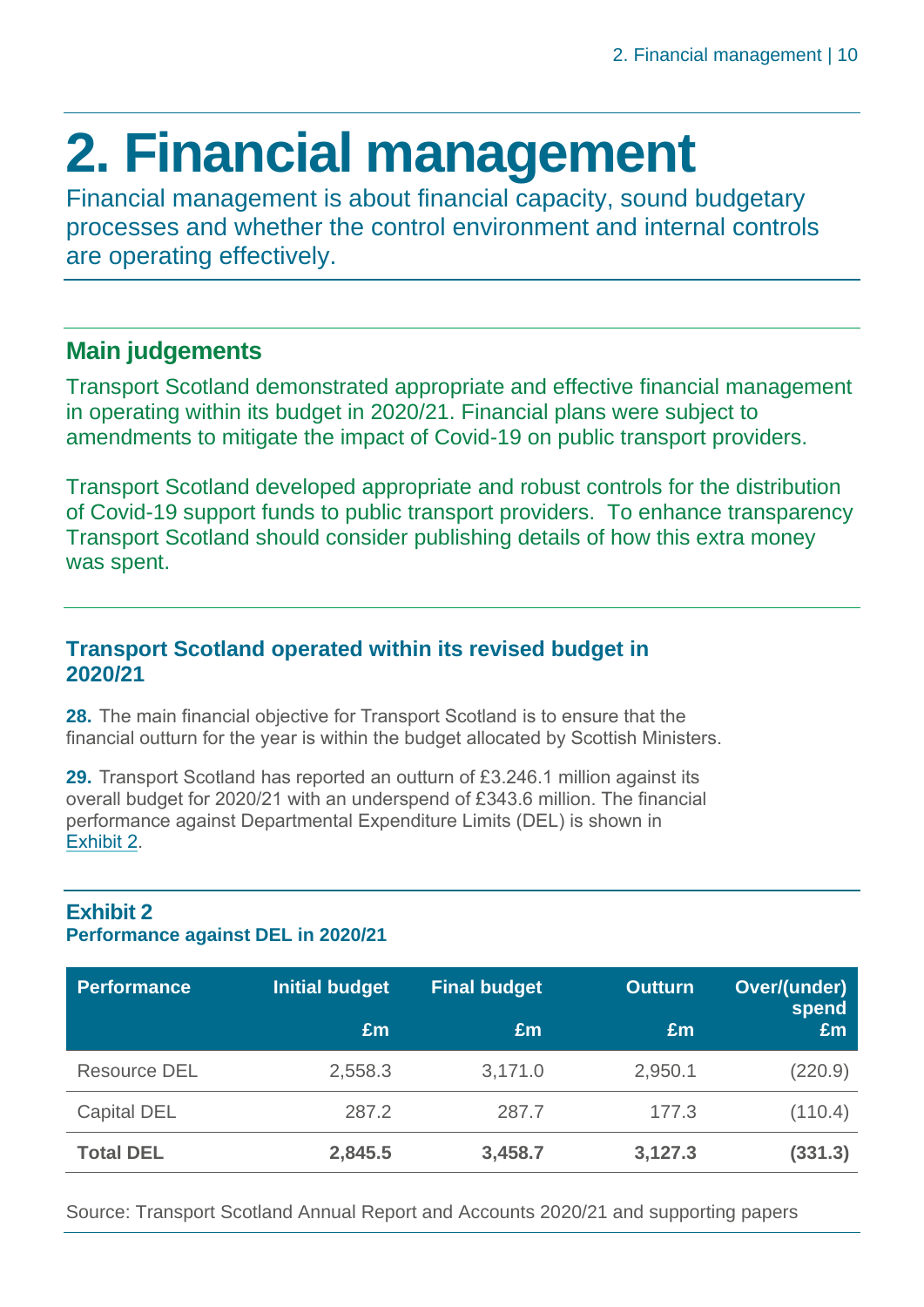**30.** Exhibit 3 presents the same information but by service area. This identifies that all areas underspent in 2020/21. This was due to a variety of reasons such as £68 million lower than anticipated Covid-19 Support for bus operators and £55 million reduction in major roads projects. The latter included the cessation of shovel ready schemes and delays in progressing the Edinburgh City deal.

#### **Exhibit 3**

#### **Performance against DEL in 2020/21 by service area**

| Service area                                                                                                                | Initial budget | <b>Final budget</b> | Outturn | Over/(under)<br>spend |
|-----------------------------------------------------------------------------------------------------------------------------|----------------|---------------------|---------|-----------------------|
|                                                                                                                             | £m             | £m                  | £m      |                       |
|                                                                                                                             |                |                     |         | £m                    |
| Rail services                                                                                                               | 1,264.1        | 1,597.6             | 1,586.0 | (11.6)                |
| Concessionary<br>Travel                                                                                                     | 303.8          | 481.9               | 402.8   | (79.1)                |
| Motorways and<br><b>Trunk Roads</b>                                                                                         | 599.2          | 618.7               | 480.0   | (138.7)               |
| Ferries                                                                                                                     | 255.1          | 291.9               | 250.2   | (41.6)                |
| Air                                                                                                                         | 76.7           | 101.3               | 72.9    | (28.4)                |
| Other<br>Sustainable<br>Transport                                                                                           | 295.8          | 316.6               | 286.3   | (30.3)                |
| <b>Local Authority</b><br>Grants (RTP and<br>Cycling) /<br>Support for<br>Active Travel /<br>Inter Island<br><b>Ferries</b> | 50.7           | 50.7                | 49.1    | (1.6)                 |
| <b>TOTAL DEL</b>                                                                                                            | 2,845.5        | 3,458.7             | 3,127.1 | (331.3)               |

Source: Transport Scotland Annual Report and Accounts 2020/21

#### **Transport Scotland was provided with significant additional funding to support public transport during the Covid-10 pandemic**

**31.** Transport Scotland's budget was increased as part of the Summer, Autumn and Spring Budget revisions. Additional funding from the Scottish Government for Covid-19 totalled £696.0 million. This was to provide support to public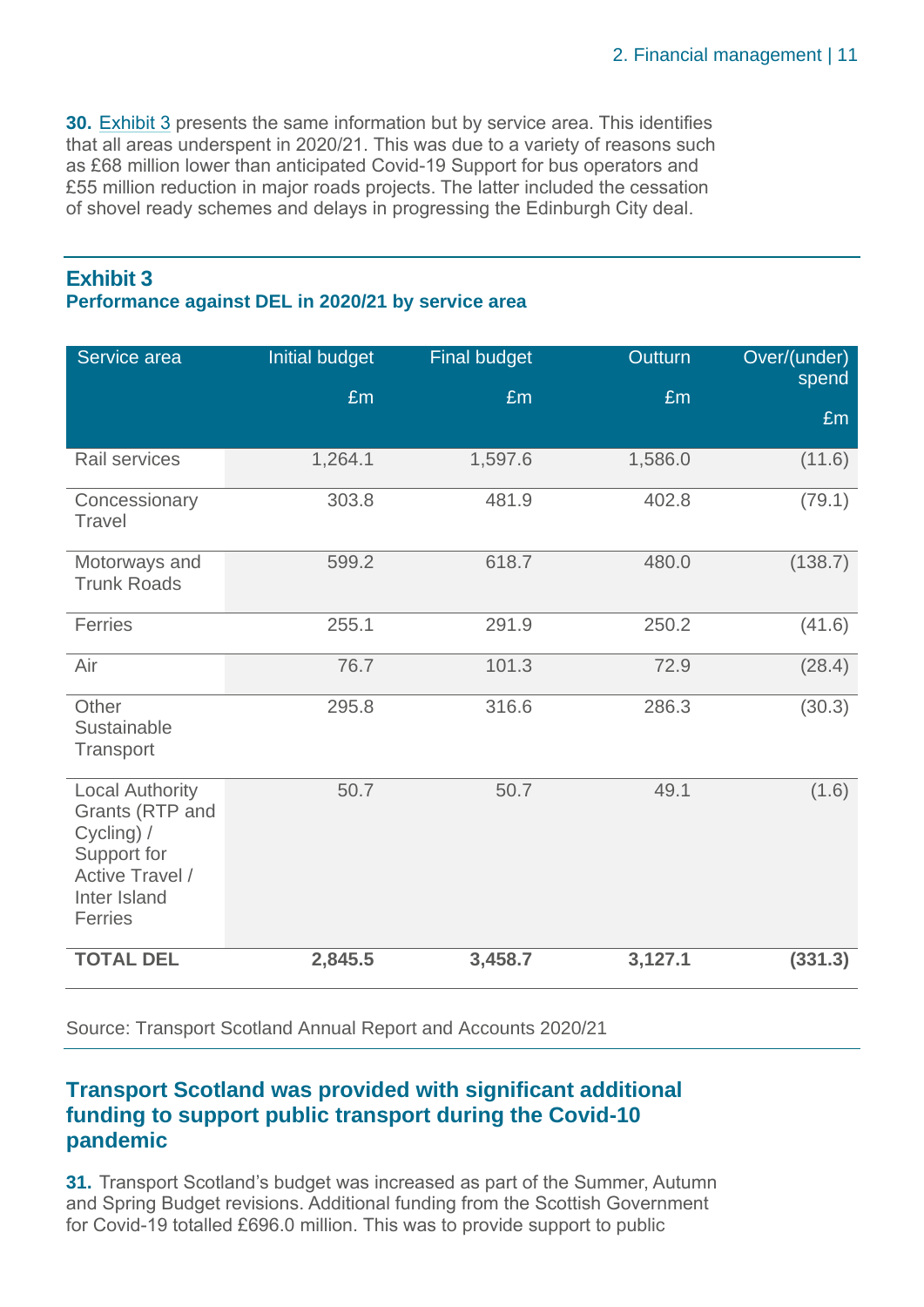transport providers as a result of the reduction in patronage caused by the pandemic. The major areas of additional funding are listed in Exhibit 4.

| <b>Exhibit 4</b><br><b>Additional funding provided for Covid-19</b> |                           |  |
|---------------------------------------------------------------------|---------------------------|--|
| <b>Transport mode</b>                                               | <b>Additional funding</b> |  |
|                                                                     | £m                        |  |
| Rail                                                                | 421                       |  |
| <b>Bus</b>                                                          | 191                       |  |
| <b>Light Rail</b>                                                   | 22                        |  |
| <b>Ferry Services</b>                                               | 38                        |  |
| <b>HIAL</b>                                                         | 22                        |  |
| Canals                                                              | 2                         |  |
| <b>Total</b>                                                        | 696                       |  |

Source: Transport Scotland Annual Report and Accounts 2020/21

**32.** Although the Transport Scotland Annual Report and Accounts provided details regarding the level of Covid-19 additional funding, it did not clarify the level of spend specifically as a result of the pandemic. Through audit review and discussion, we have confirmed that £420.9 million additional funding was provided to the rail franchise operators while interrogation of the ledger found £123.4 million paid to bus operators as part of the Covid-19 restart scheme. The public reporting of this would demonstrate how this additional funding has been spent and would support transparency and accountability.

#### **Recommendation 1**

Transport Scotland should identify the actual spend of additional monies made available for Covid-19 and should make this publicly available.

#### **Transport Scotland developed effective and robust controls for the distribution of Covid-19 support funds**

**33.** Rail and bus operators were the two main beneficiaries of additional funding made in the year. In the case of rail operators these payments have been made through emergency measures agreements (EMAs). These are temporary variations to the existing franchise agreements in response to the Covid-19 outbreak.

**34.** The EMA arrangements are based on regular review of available management information provided by the operators. This is underpinned by a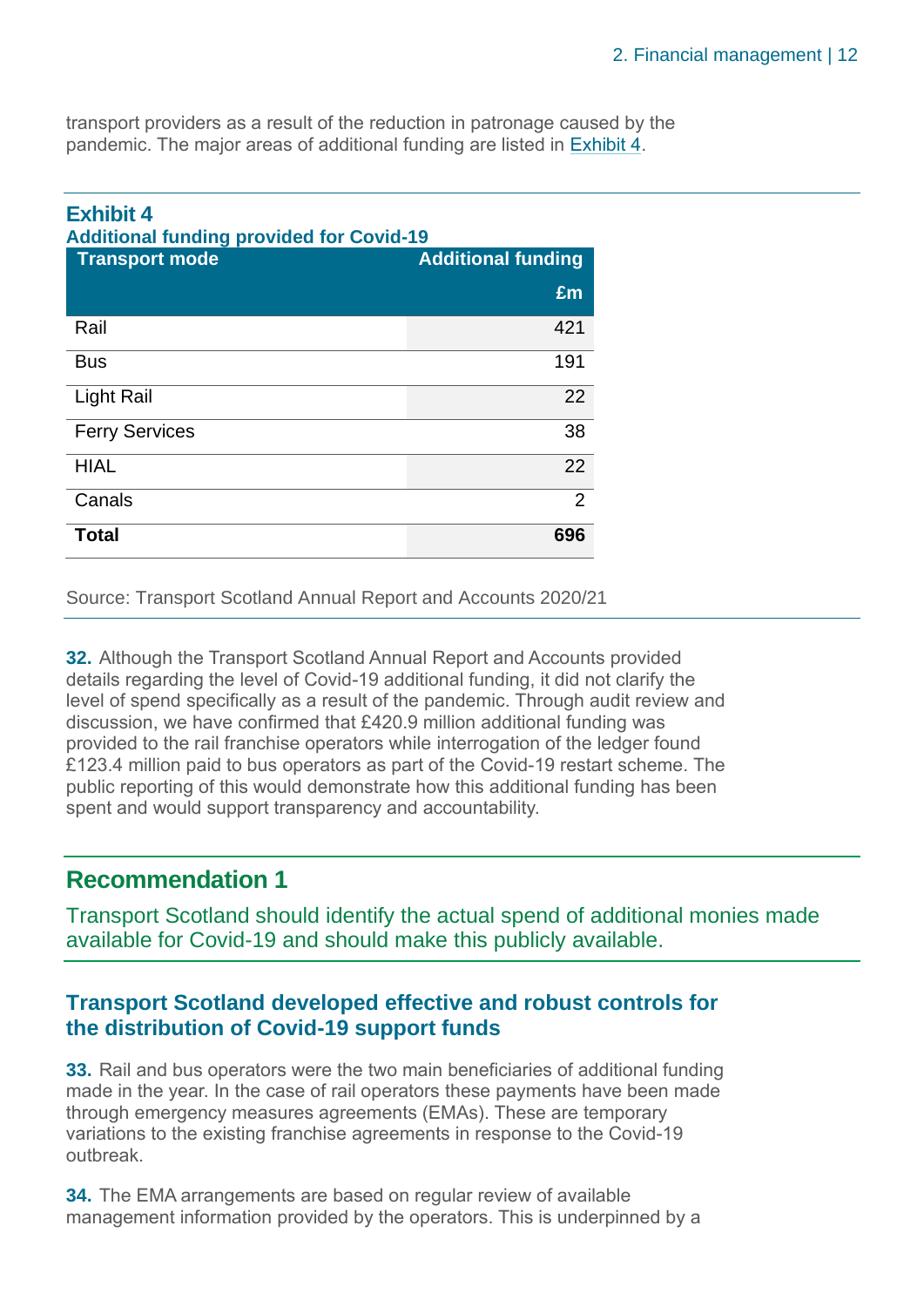final reconciliation to a full set of audited revenue accounts at the end of the EMA period which is expected to run until February 2022.

**35.** Our audit reviewed the process and concluded that the arrangements that allow payments to be made on the basis of the regular review process is reasonable. The final reconciliation has still to be performed and could result in adjustments, which are more likely to impact on the 2021/22 accounts.

**36.** Payments to bus operators required significant changes to allow for the pandemic. Previously, operators applied for two forms of payment which were based on levels of performance. These were the bus service operators' grant scheme (BSOG) and the national concessionary travel scheme (NCTS). During 2020/21 these schemes were continued through the COVID-19 Support Grant (CSG). Payments were based on the estimated level of NCTS lost due to Covid and the pre-Covid expected level of BSOG. These arrangements were reviewed as part of the audit and found to be satisfactory.

**37.** The additional funding for bus operators was put towards a new scheme called the Covid-19 Support Grant – Restart (CSG-R). This covered the gap between costs and the anticipated loss of fare-paying passenger revenue that bus operators experienced due to physical distancing and reduced capacity. Transport Scotland developed a detailed financial reconciliation process which took place every twelve weeks. This was carried out by two accountancy firms and reconciled payments received by operators to actual expenditure incurred and income received.

**38.** We carried out detailed walkthrough testing of the main controls regarding the CSG – R with a particular focus on the reconciliation process. Our testing found that the arrangements provided a reasonable basis on which to make payments subject to one aspect being addressed. We were also assured that the process had identified a significant number of refunds from operators.

**39.** During our review we identified that the reconciliation control could be strengthened through the consideration of recent audit reports for the largest operators. The largest operators account for the vast majority of spend (around 90 per cent). This additional step provides extra assurance regarding the accuracy of internally generated reports provided by the operators as part of the reconciliation. Transport Scotland carried out a review of recent audit reports and found no issues. We reviewed the results from this review and were satisfied that it addressed the underlying issue.

**40.** Our audit also reviewed additional payments to the ferry, aviation and light rail sectors. These involved changes to pre-existing contractual arrangements or grant conditions. We found no issues from this testing.

**41.** Overall, in our view Transport Scotland implemented adequate systems for recording and processing additional payments in light of Covid-19. It put appropriate measures in place to reduce the risk of fraudulent or erroneous payments.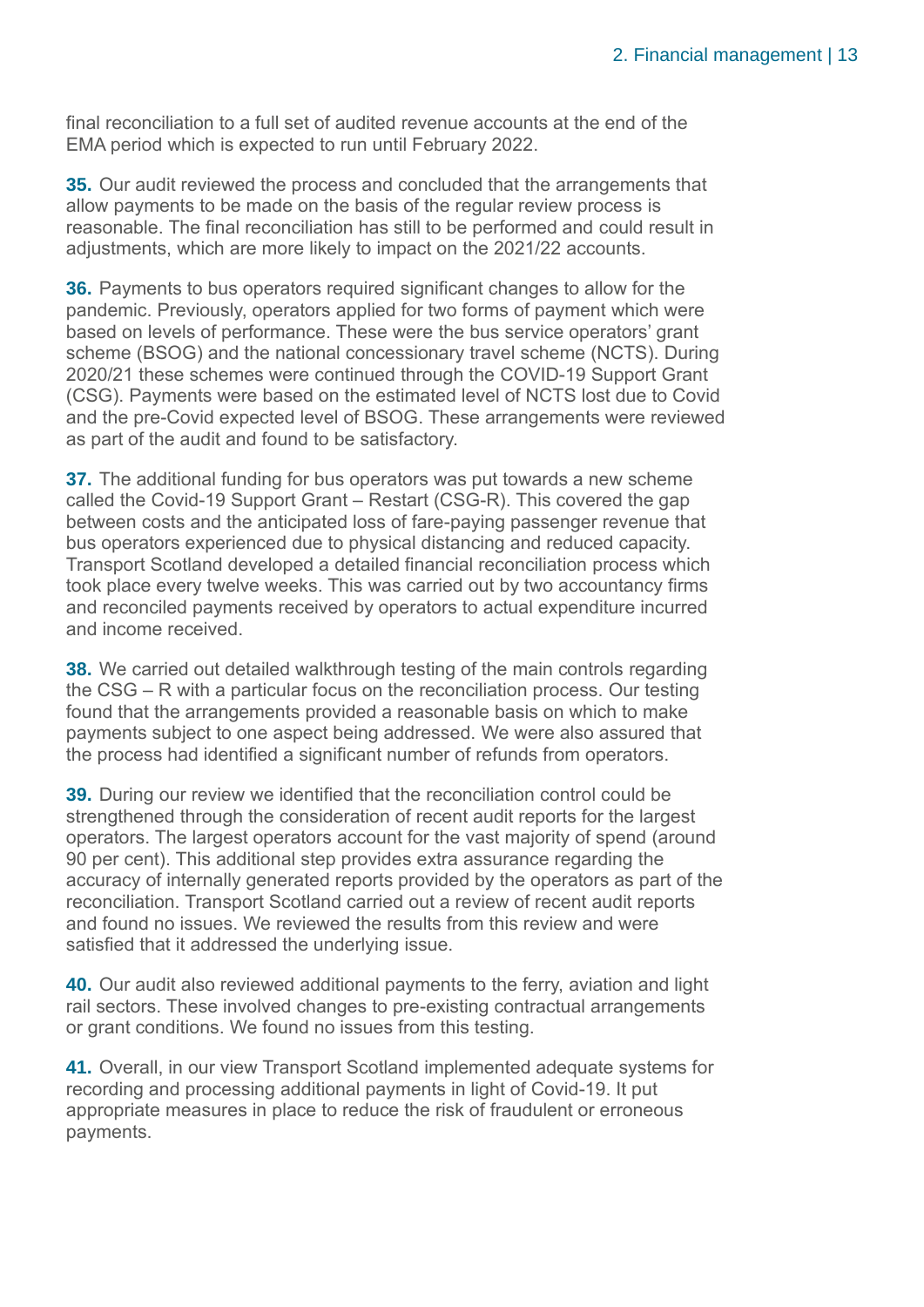#### **Capital expenditure reduced in 2020/21 as Transport Scotland paused its capital investment projects**

**42.** Transport Scotland had a Capital DEL budget in 2020/21 of £287.7 million. The capital outturn of £177/2 million was £110.5 million less than budget. This was largely as a result of a £55 million underspend in major roads projects and £32 million re-profiling of loan funding for three ferry vessels. The roads underspends were mainly caused by delays in the preparatory processes such as grounds investigation as well as some shovel ready projects which had not been provided with approval.

#### **The standard of internal audit continues to improve**

**43.** Transport Scotland's internal audit function is carried out by the Scottish Government's internal audit directorate (SGIAD). As such, it is reviewed annually by the Scottish Government's external audit team, in accordance with International Standard on Auditing (UK) 610 (Using the Work of Internal Auditors). This review found that the improvements in the standard of internal audit work noted in the past two years continued during 2020/21. No areas of significant non-compliance with the PSIAS were found.

**44.** During the year we have considered the findings from the four internal audit reports produced on Transport Scotland in 2020/21. We have also maintained a regular dialogue with internal audit to ensure there appropriate sharing of information and no duplication of work.

#### **Standards of conduct and arrangements for the prevention and detection of fraud and error are appropriate**

**45.** Transport Scotland is responsible for establishing arrangements for the prevention and detection of fraud, error and irregularities, bribery and corruption. Furthermore, the senior management team (SMT) is responsible for ensuring that its affairs are managed in accordance with proper standards of conduct by putting effective arrangements in place.

**46.** We have reviewed the arrangements in place to maintain standards of conduct including the Fraud Policy and Response Plan and Civil Service Code of Conduct. Our review found that the former has been updated to take account of Covid-19. For example, it states that the risk of fraud and error has increased as organisations become stretched, staff work remotely, and controls and governance are subject to change. It also identifies mitigating actions such as new risk assessments to identify areas of vulnerability and to increase controls in those areas alongside further training.

**47.** There are established procedures for preventing and detecting breaches of these standards including any instances of corruption. In addition, a register of interests is maintained for all SMT members. Transport Scotland also provides regular updates on any fraudulent activity to the ARC.

**48.** Appropriate arrangements are in place for the prevention and detection of fraud, error, and irregularities. We are not aware of any specific issues that we need to bring to your attention.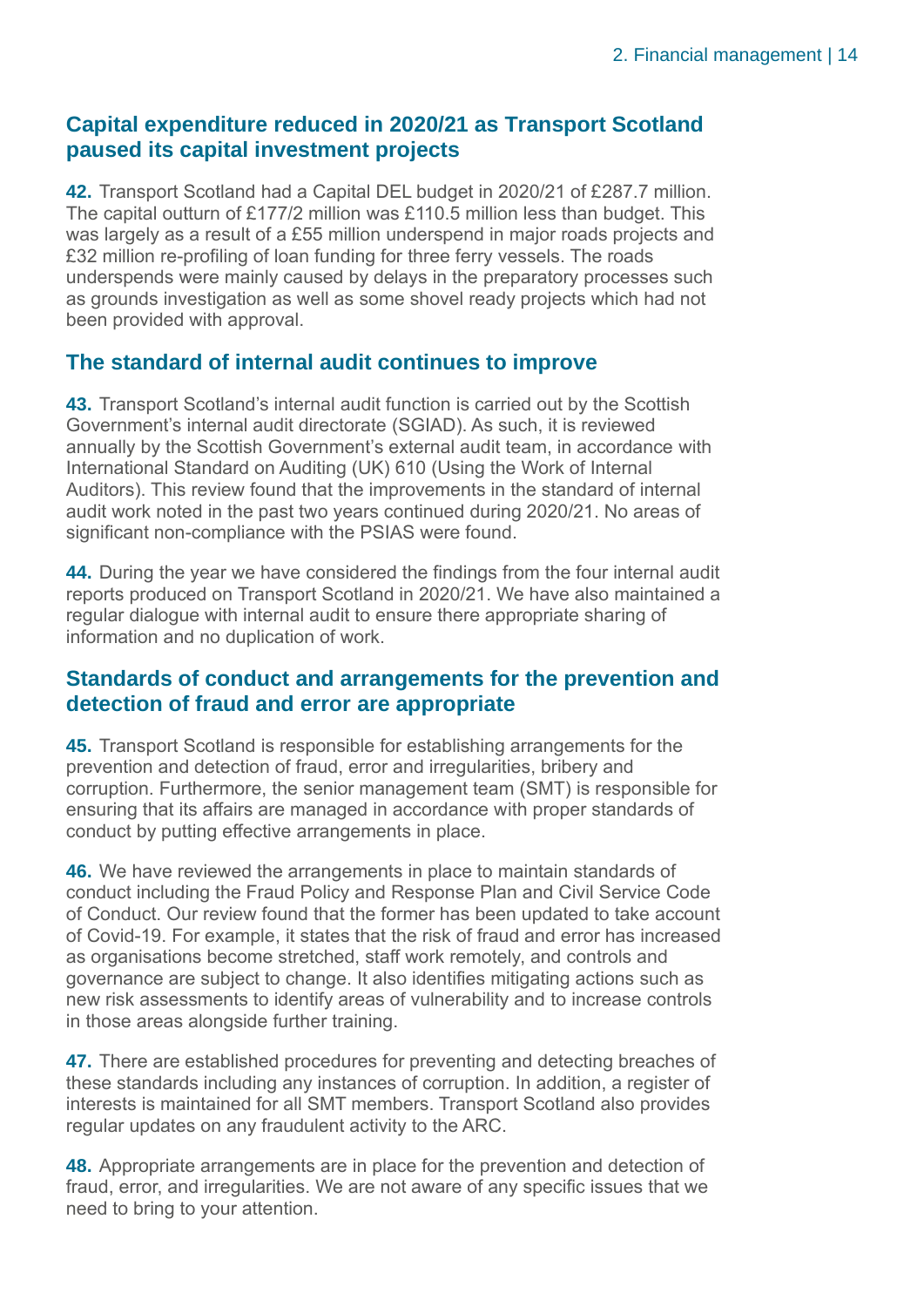## <span id="page-14-0"></span>**3. Financial sustainability**

Financial Sustainability looks forward to the medium and long term to consider whether a body is planning effectively to continue to deliver its services

#### **Main judgements**

Additional funding has been provided to Transport Scotland in 2021/22 to continue to off-set the impact of Covid-19 on the sector.

Transport Scotland has a long-term financial plan in place which is subject to ongoing revision. This will be critical as there is likely to be an ongoing need for Covid-19 support to public transport providers beyond 2021/22.

#### **Financial plans for 2021/22 continue to be impacted by Covid-19**

**49.** Transport Scotland has an allocated total DEL budget of £3,306.7 million for 2021/22. This comprises resource DEL of £3,042.8 million resource and capital DEL of £263.9 million. It represents a decrease of £152 million in resource funding from the final 2020/21 budget allocation. Transport Scotland anticipates an additional £503 million of specific funding to address the effects of the Covid-19 pandemic.

**50.** Transport Scotland also has £32.3 million of funding from financial transactions and £131.3 million of ODEL. When these are included, total funding available is £3,470.2 million which is £119.5 million than the budget for 2020/21.

#### **There is likely to be a need for ongoing Covid-19 support to public transport providers beyond 2021/22**

**51.** The vast majority of Transport Scotland's spend is based on contracts, grant arrangements or capital projects. Therefore, it is possible to forecast future spend with reasonable certainty. Transport Scotland has a 10-year financial plan which is subject to ongoing revision.

**52.** Transport Scotland considers that some form of ongoing support to public transport providers to address the impact of Covid-19 beyond 2021/22 is likely to be required. This is based on predictions for passenger numbers and will be subject to change. Consequently, the value and timespan of any future Covid-19 support beyond 2021/22 has still to be confirmed.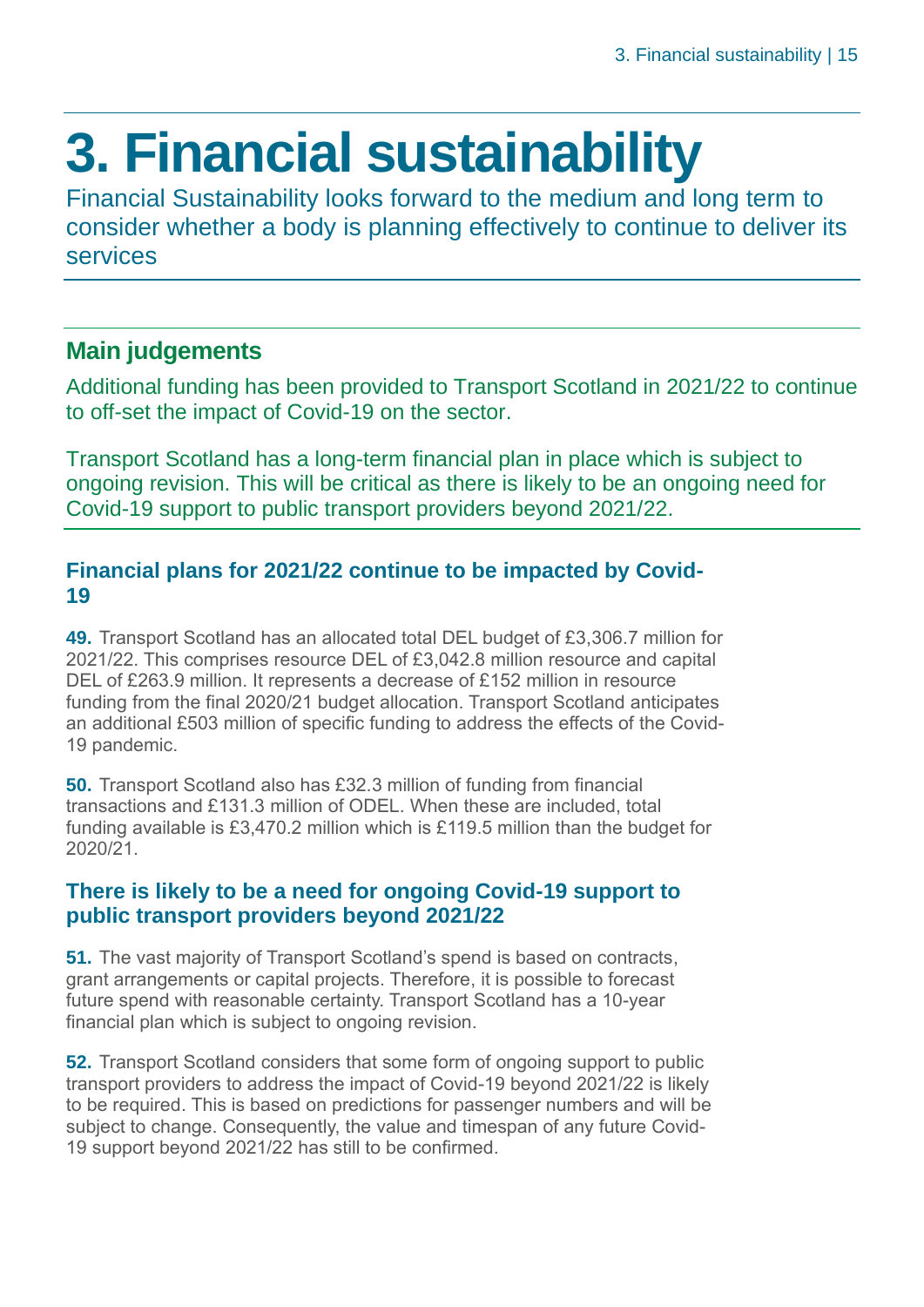## <span id="page-15-0"></span>**4. Governance and**

### **transparency**

The effectiveness of scrutiny and oversight, and transparent reporting of information

#### **Main judgements**

Transport Scotland's governance and internal control arrangements have operated effectively during the Covid-19 pandemic. The move to remote working has been well managed with additional improvements recommended by internal audit.

The performance report in the 2020/21 annual report accounts was of a good standard. Transport Scotland is developing new performance indicators to further improve future reports.

#### **The governance arrangements and controls operating throughout the Covid19 pandemic have been appropriate**

**53.** Since 2010/11, Transport Scotland has operated without a board, which differs from other executive agencies of the Scottish Government. Responsibility for key decisions instead falls to the SMT. During 2021/22 the SMT has been relatively stable with only one movement involving the return of the Director of Major Projects from secondment. More recently a new Director of Finance and Corporate Services was appointed. Previously this had been filled on an interim basis.

**54.** Last year we commented that the SMT had met on a more frequent basis involving daily catch-ups and twice weekly meetings. These meetings were conducted remotely. Since then, the frequency of meetings has decreased as the immediate issues with pandemic eased. The SMT now meets weekly with a rotating schedule. This schedule involves separate meetings covering corporate governance, strategic matters (sometimes including investment decisions), Covid-19 transport programme and people/human resources issues.

**55.** Transport Scotland's ARC is made up of three non-executive members to support the Chief Executive (as accountable officer) over issues of risk, control and governance and associated assurance through a process of constructive challenge. The ARC meets four times over the course of a year and is routinely attended by the Chief Executive and Director of Finance and Corporate Services, as well by representatives from internal and external audit. All ARC meetings in 2020/21 have also been conducted remotely in light of the Covid-19 pandemic.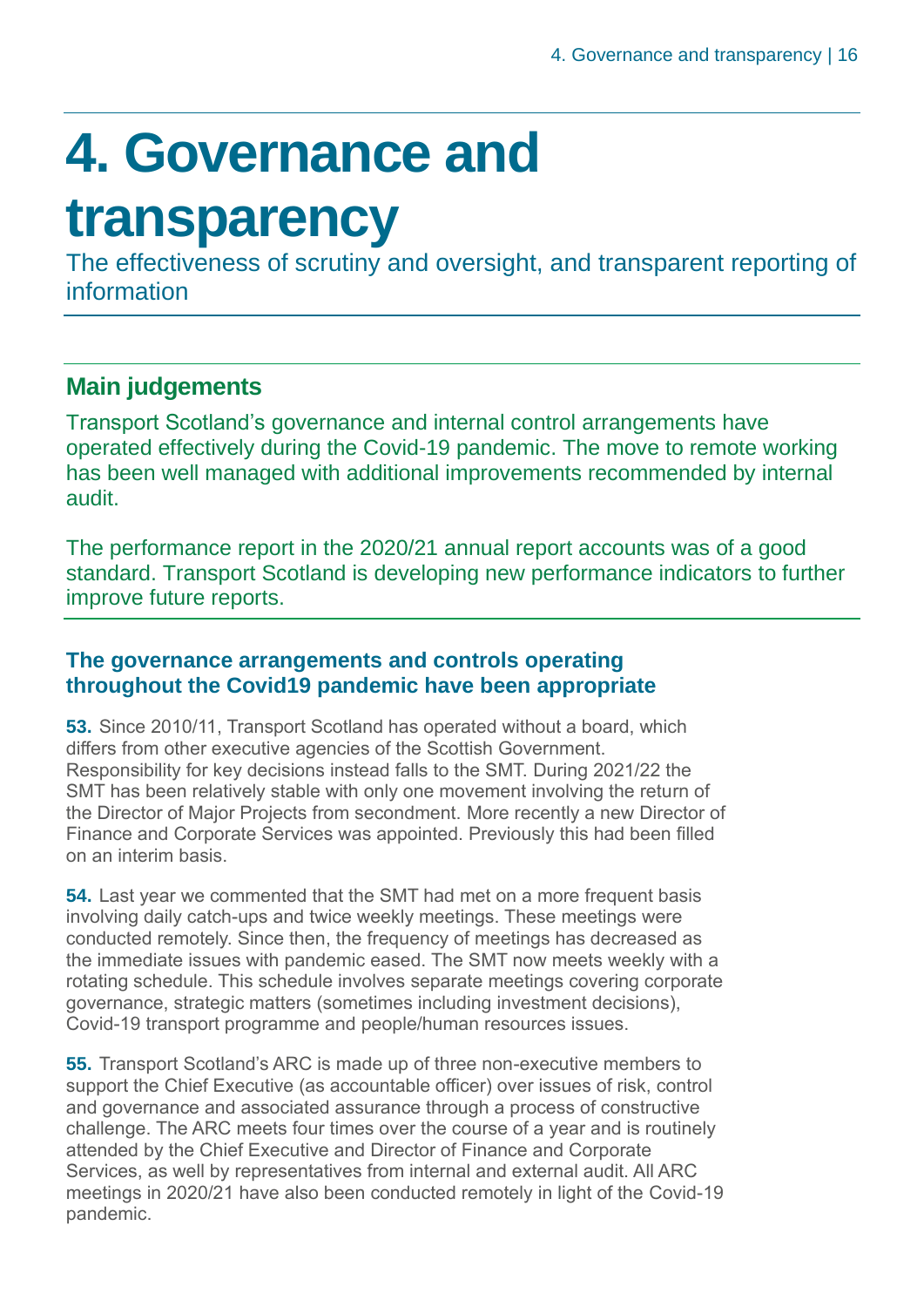**56.** During 2020, ARC members also provided support to the Chief Executive during discussions regarding funding adjustments as a consequence of the Covid-19 pandemic.

#### **Transport Scotland's remote working arrangements remain appropriate with improvements recommended by internal audit**

**57.** Last year we identified how Transport Scotland had taken various steps to ensure that the organisation was able to work remotely. This ensured that it could function appropriately and support the transport sector during the pandemic. During the course of the audit, we have been able to observe the organisation working in a remote environment.

**58.** Internal audit carried out a review of business continuity arrangements in 2020/21, concluding that arrangements are reasonable. It identified two high priority actions regarding scenario testing and staff awareness. It also identified one medium priority action regarding contact details for named individuals. An update provided to the ARC in August 2021, confirmed that the implementation date for corrective actions had been put back to September 2021.

**59.** The arrangements in place remain appropriate with further improvements being progressed through responding to the internal audit review of busines continuity.

#### **Transport Scotland has improved its openness and transparency in 2020/21**

**60.** Openness and transparency in how a body operates and makes decisions is key to supporting understanding and scrutiny. Transparency means that the public have access to understandable, relevant and timely information about how the board is taking decisions and how it is using resources such as money, people and assets.

**61.** Last year we highlighted that SMT minutes and the directors' register of interests had not been made publicly available. Transport Scotland agreed to publish the minutes of the regular monthly SMT meetings which were established again in June 2020. From review of the external website, it was confirmed that minutes are again available, extending into 2021.

**62.** Transport Scotland also had plans to publish relevant details regarding the SMT's register of interests together with its Public Services Reform (Scotland) Act disclosures. Due to the timing of the publication this has yet to take place, but we understand that this will be put in place.

#### **The performance report was of a good standard with some areas for improvement**

**63.** In addition to the opinion on the annual accounts covered in Part 1 of our Annual Audit Report, we also consider the qualitative aspects of Transport Scotland's performance report. The performance report should provide information on a body, its main objectives and the principal risks faced. It should provide a fair, balanced and understandable analysis of a body's performance as well as helping stakeholders understand the financial statements.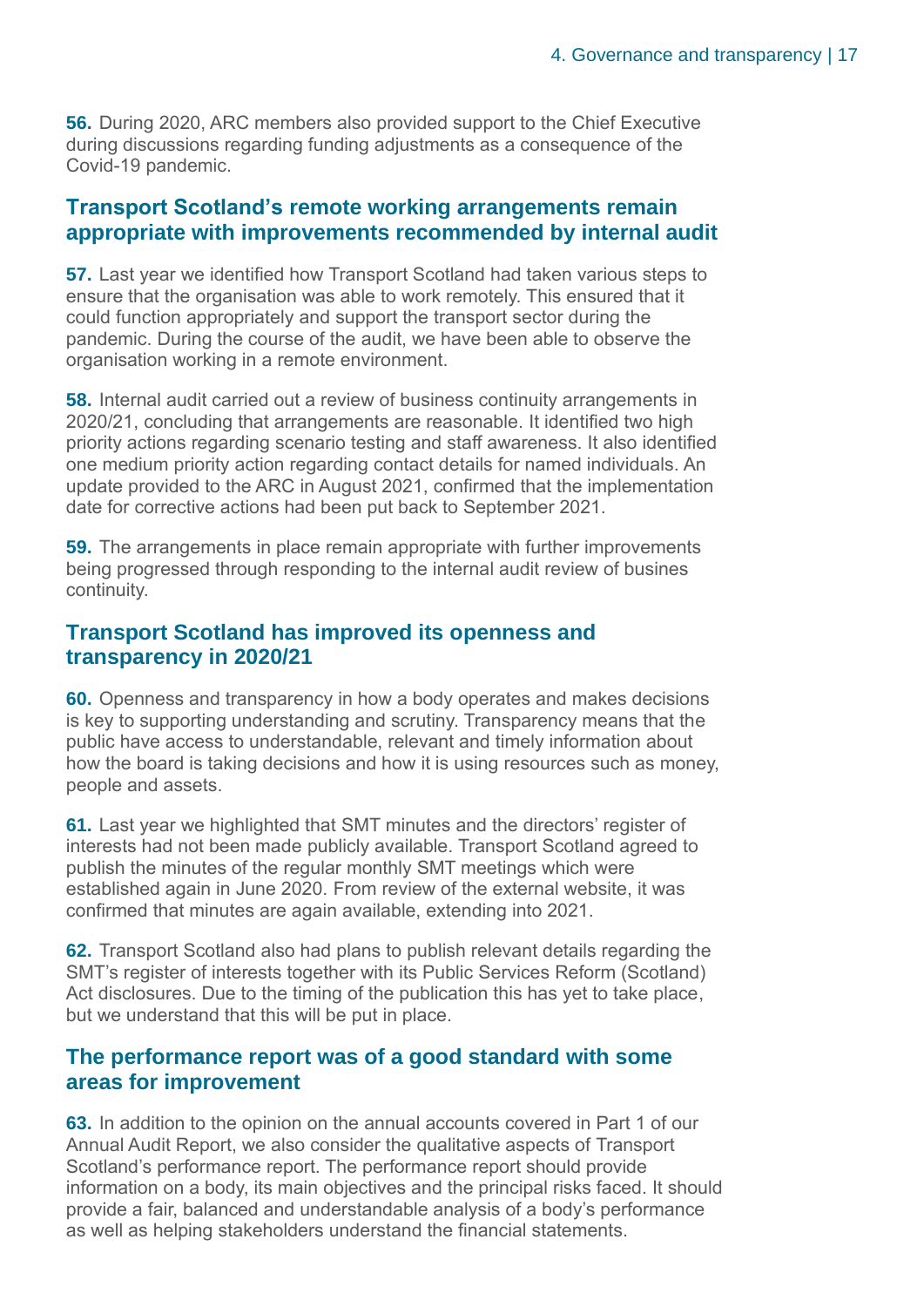**64.** The performance summary in the performance report lists objectives and key metrics in relation to these. These measure the level of input provided by Transport Scotland over the year but do not provide an indication of performance delivered. Transport Scotland is aiming to improve this in two approaches.

**65.** Firstly, Transport Scotland recognises the need to develop and collate performance measures based on objectives within its corporate plan. The corporate plan includes an objective to support businesses through Covid-19 and recovery from it. Work is ongoing to progress this.

**66.** Secondly, Transport Scotland had previously indicated its intention to develop new indicators following the finalisation of the National Transport Strategy (NTS) which was published in February 2020. Transport Scotland has confirmed that a Monitoring Evaluation Framework has been developed. This will set out what Transport Scotland will do to deliver the NTS, and how it plans to do it.

**67.** Following on from this, Transport Scotland proposes to produce an annual monitoring report (showing the headline indicators and secondary measures) as well as a three-yearly evaluation report. These will be used to report trend analysis in future years within the performance report in the annual report and accounts.

**68.** A review of financial figures within the performance report (and financial highlights section) found that many related to the level of funding allocated. It is recommended that in future years Transport Scotland identifies and incorporates more actual spend data within the performance report/financial highlights to provide the reader with a greater sense of where resources have been applied and what has been achieved.

#### **Recommendation 2**

Transport Scotland should identify and incorporate more actual spend data within the performance report and financial highlights to provide the reader with a greater sense of what has been delivered/achieved within the reporting year.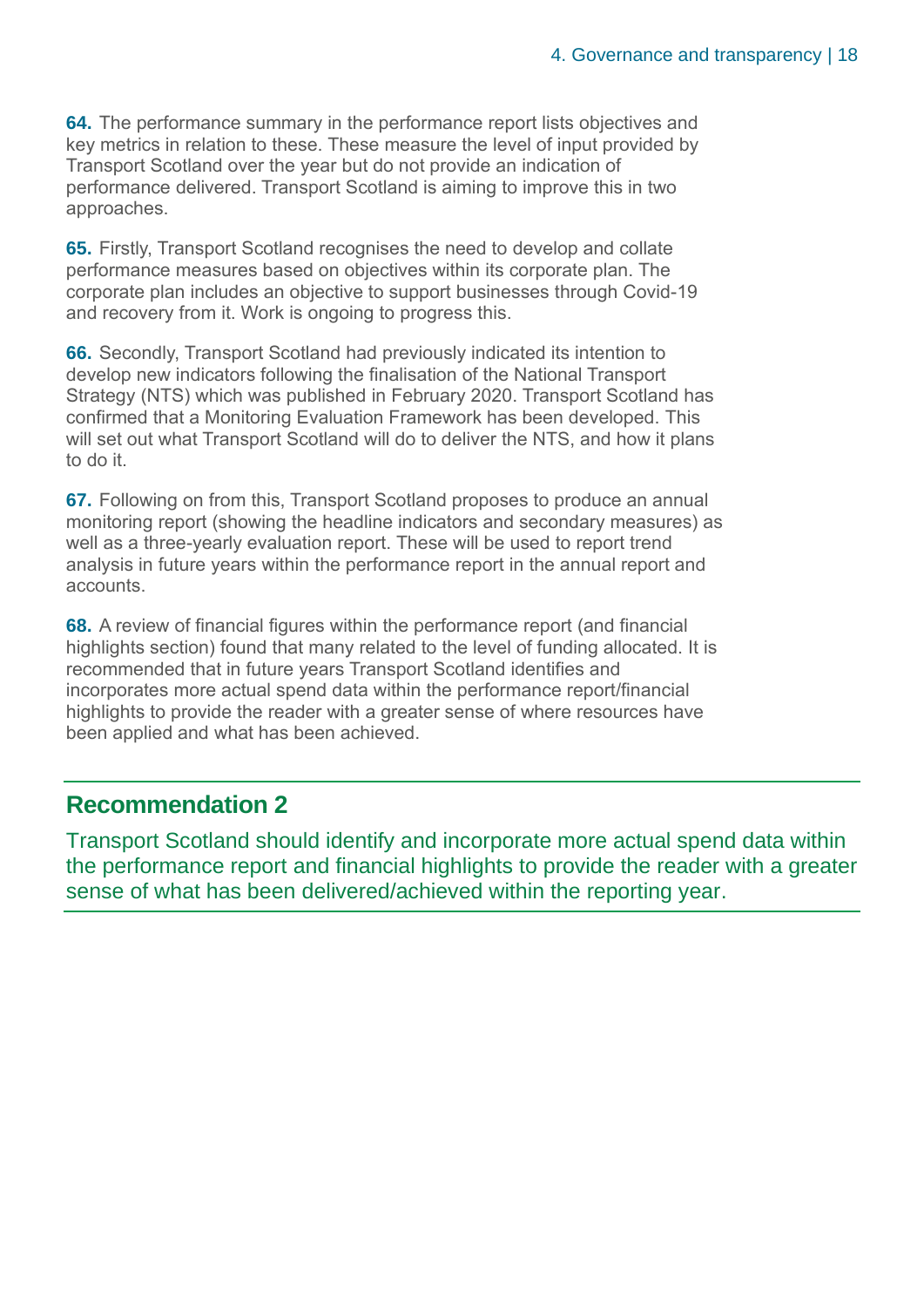## <span id="page-18-0"></span>**5. Value for money**

Using resources effectively and continually improving services

#### **Main judgements**

Transport Scotland has developed strategies to help deliver key climate change commitments but should identify a process to report how much it spends in this area.

Transport Scotland has paused its annual programme of best value reviews in 2020/21 due to the Covid-19 pandemic.

#### **Transport Scotland has paused its annual programme of best value reviews in 2020/21 due to the Covid-19 pandemic**

**69.** [Ministerial guidance to Accountable Officers](https://www.gov.scot/publications/best-value-public-services-guidance-accountable-officers/) for public bodies and the [Scottish Public Finance Manual](https://www.gov.scot/publications/scottish-public-finance-manual/best-value/best-value/) (SPFM) sets out the accountable officer's duty to ensure that arrangements are in place to secure best value. The guidance sets out the key characteristics of best value and states that compliance with the duty of best value requires public bodies to take a systematic approach to self-evaluation and continuous improvement.

**70.** In previous years we outlined how Transport Scotland carries out annual reviews of best value. These focus on a specific area and are reported to the ARC along with an update from the previous year's review. Due to the impact of Covid-19 these reviews were paused in 2020/21 with an intention to reconvene when appropriate.

#### **Transport Scotland has developed strategies to help deliver key climate change commitments but should identify ways to report how much it spends in this area**

**71.** As part of this year's audit, we reviewed Transport Scotland's activities in tackling climate change. This is part of a pilot project to understand how Audit Scotland can integrate climate change into annual auditing more widely.

**72.** Domestic transport emissions are the largest source of emissions in Scotland. Transport Scotland has strategic responsibility for delivering the key transport commitments in the Scottish Government's Climate Change Plan Update. It has developed strategies to deliver key Scottish Government commitments to reduce sectoral-wide transport emissions.

**73.** Internal audit reported in 2019 that Transport Scotland has good governance arrangements to manage activity on climate change. The SMT has overall responsibility for internal and sectoral-wide climate change action. In addition, a Climate Change Unit was established in 2019 to provide policy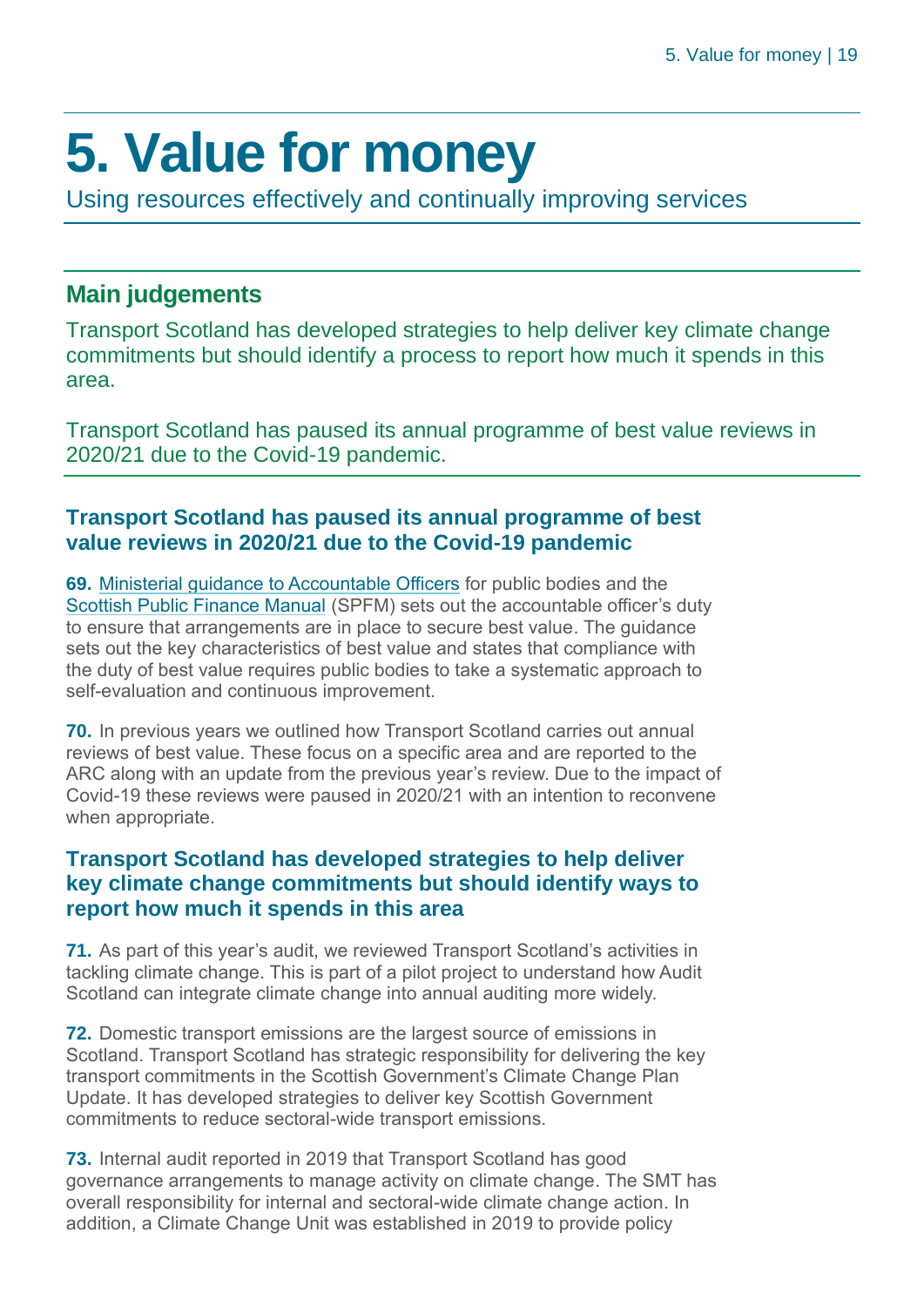direction, corporate oversight and coordination of climate change actions. The role of this group is expanding following recommendations from internal audit.

**74.** Transport Scotland has worked with partner bodies to deliver programmes. For example, the Team Scotland group that was established to take forward plans on rail decarbonisation. This involves working with bodies such as Network Rail and Abellio ScotRail.

**75.** Transport Scotland has plans to reduce its own emissions. This has helped it to surpass on original corporate emission targets. Transport Scotland is assessing future working patterns following the pandemic to help inform its new Carbon Management Plan.

**76.** Transport Scotland spends significantly on reducing carbon emissions and managing the impact from climate change. Examples include support provided to the bus sector to purchase electric vehicles and improvement works to the A83 ('Rest and Be Thankful'). However, there is currently no single budget for this. This makes it difficult to assess how much Transport Scotland is committing to tackle climate change as spending occurs across a variety of programmes.

#### **Recommendation 3**

Transport Scotland should consider how to report on spend to reduce carbon emissions and to manage the impact from climate change.

#### **Glasgow Prestwick Airport**

**77.** Transport Scotland is still looking actively to sell Glasgow Prestwick Airport (GPA). We understand that a new notice was placed in the Official Journal of the European Union in November 2020 and that discussions with potential buyers remain on-going. During 2020/21 no further loans were provided to the holding company (TS Prestwick HoldCo) so total borrowing remains at £43.4 million. A further £1.2 million worth of interest charges accrued during the year however. This takes total accrued interest to £6.3 million.

**78.** In keeping with Transport Scotland's approach in previous years, the interest on these loans has been impaired. However, following a new valuation during 2020/21 from an accountancy firm, the carrying value on the Statement of Financial Position has increased by £1.6 million. This was mainly due to updated valuations of surplus assets held by the airport. We are satisfied that this approach is in line with the relevant accounting standard (IFRS 9).

#### **New ferries for the Clyde & Hebrides**

**79.** In December 2020, the Scottish Parliament's Rural Economy and Connectivity (REC) Committee published its report into the cost overruns and delays associated with the delivery of vessels 801 and 802. It concluded there had been serious failures in vessel procurement, project planning, project management and communication. It went on to recommended that Audit Scotland review Caledonian Maritime Asset Ltd's (CMAL) financial management of the vessel contracts and Transport Scotland's role in this. It also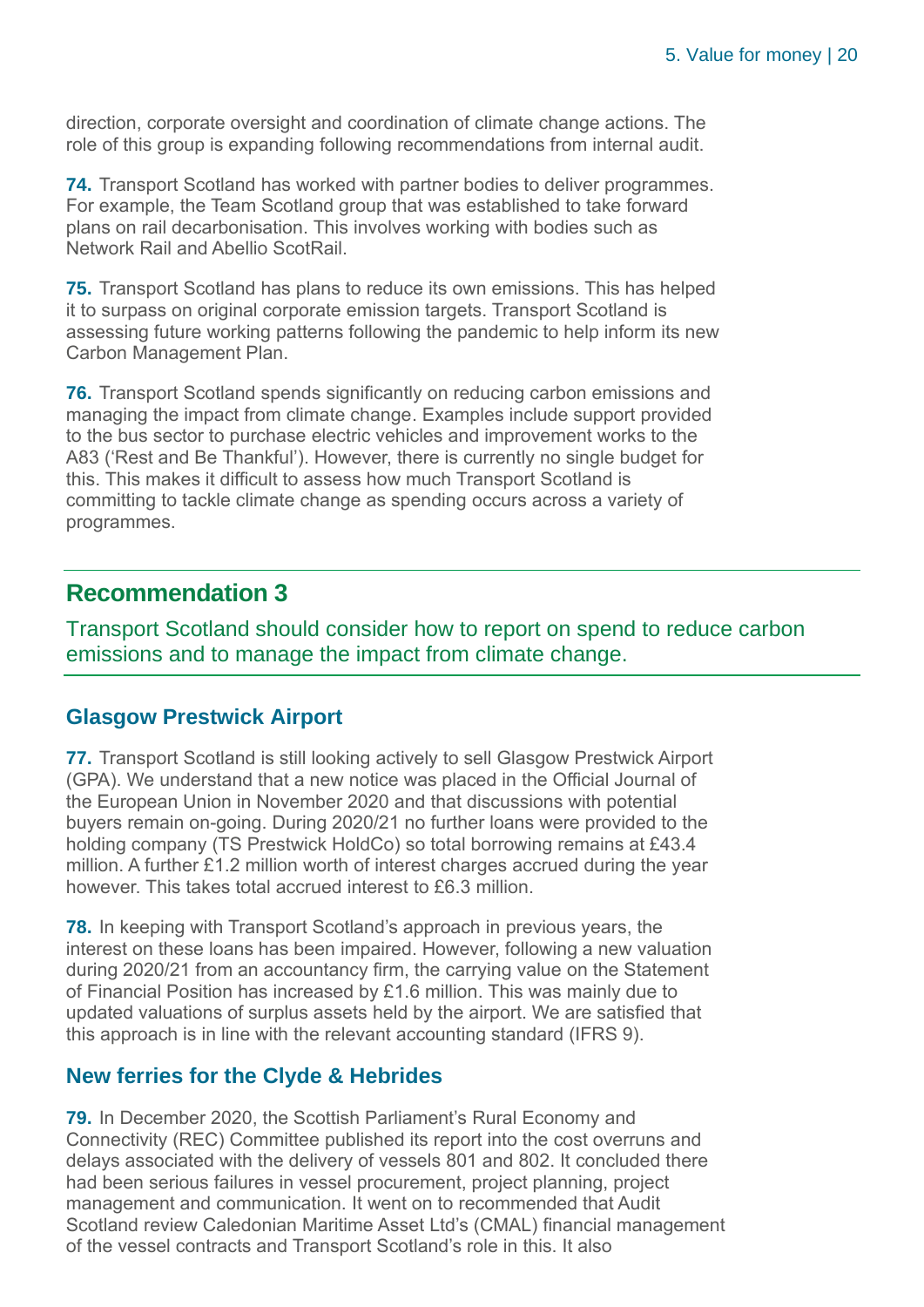recommended that we investigate the Scottish Government's loan support to FMEL.

**80.** Our performance audit is currently underway with a view to publishing a report in March 2022. The audit is considering:

- Whether CMAL, Transport Scotland and the Scottish Government put in place appropriate arrangements to ensure the project was delivered to time, cost and quality?
- To what extent did CMAL, Transport Scotland and the Scottish Government respond appropriately to resolve issues and concerns with the project?
- What are the updated costs and timescales for the project and has the Scottish Government put appropriate arrangements in place to ensure its successful completion?

#### **HIAL air traffic control**

**81.** Highland and Island Airports Ltd (HIAL) is fully owned by Scottish Ministers and is disclosed as an investment on Transport Scotland's Statement of Financial Position. HIAL's proposals for the development of a centralised air traffic control system in Inverness continue to attract significant public interest. This has included a session of the Scottish Parliament's Public Petitions Committee in February 2021 during which senior management from HIAL provided evidence on its overall strategy for air traffic control and progress with the project, and two separate pieces of correspondence from elected representatives sent to Audit Scotland.

**82.** Key points of contention include the additional costs associated with HIAL's proposals and the impact on island economies as a result of relatively well-paid jobs being transferred to Inverness. HIAL recognises that its costs will increase as a result of its chosen option. But it considers that a centralised system provides greater resilience over other options and is the best way to ensure the continuation of air services in the medium to long term to Scotland's remotest communities.

**83.** The project is still at an early stage and the award of contracts to develop the new air traffic control system is some way off. Recent developments have included HIAL publishing in May 2021 a retrospective island communities impact assessment as required under the Island (Scotland) Act 2008. HIAL is also continuing to work with its staff, trade union representatives and other stakeholders to mitigate the impact the project will have on staff as much as possible. HIAL is responsible for determining its strategy for air traffic control and Audit Scotland has no powers to intervene over this or stop the award of contracts. We shall continue to monitor progress with the project with a view to determining what audit work may be appropriate in the future.

#### **National performance audit reports**

**84.** Audit Scotland carries out a national performance audit programme on behalf of the Accounts Commission and the Auditor General for Scotland. In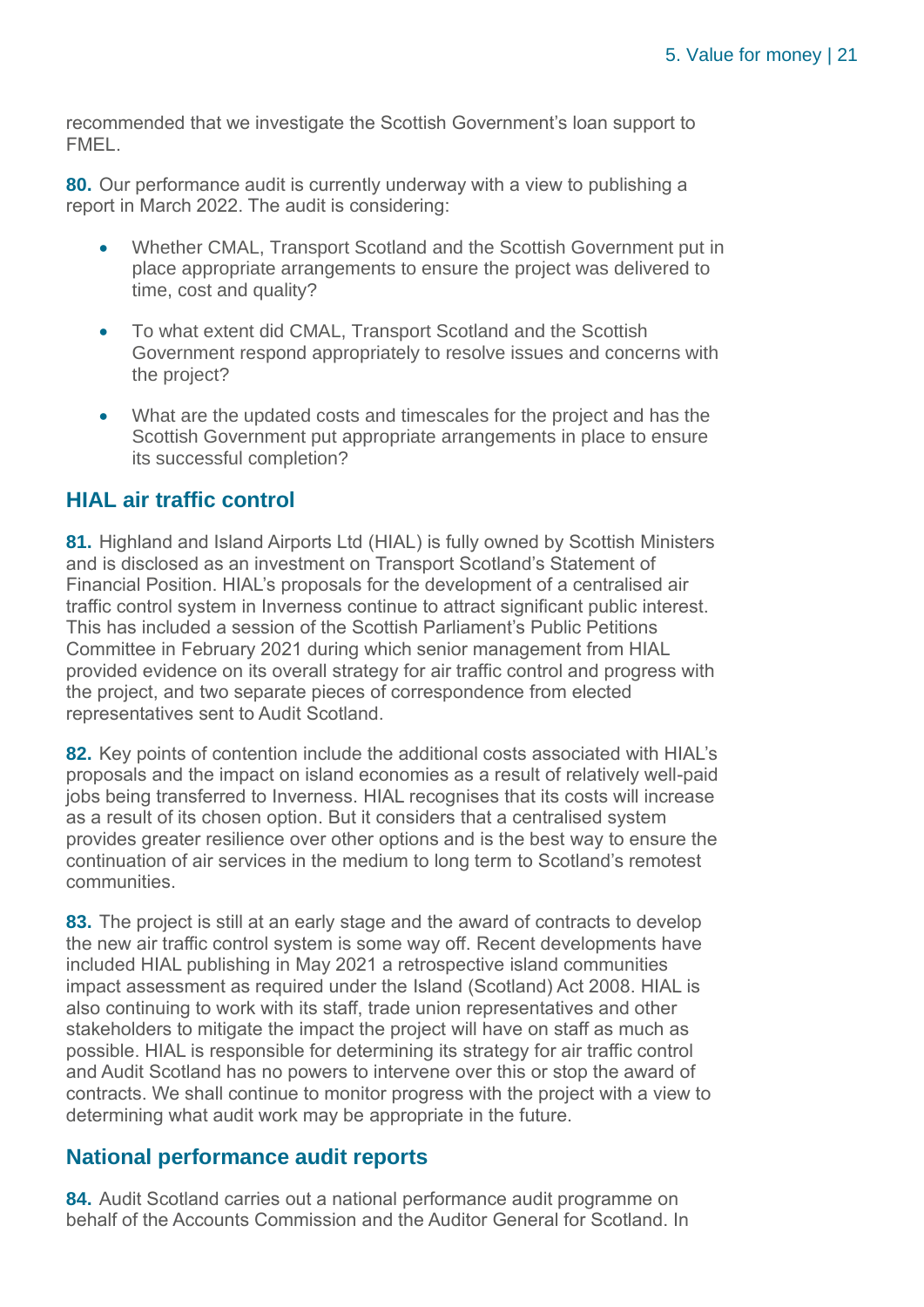2020/21 a number of reports were published which may be of direct interest to Transport Scotland. These are outlined i[n Appendix 4.](#page-34-0)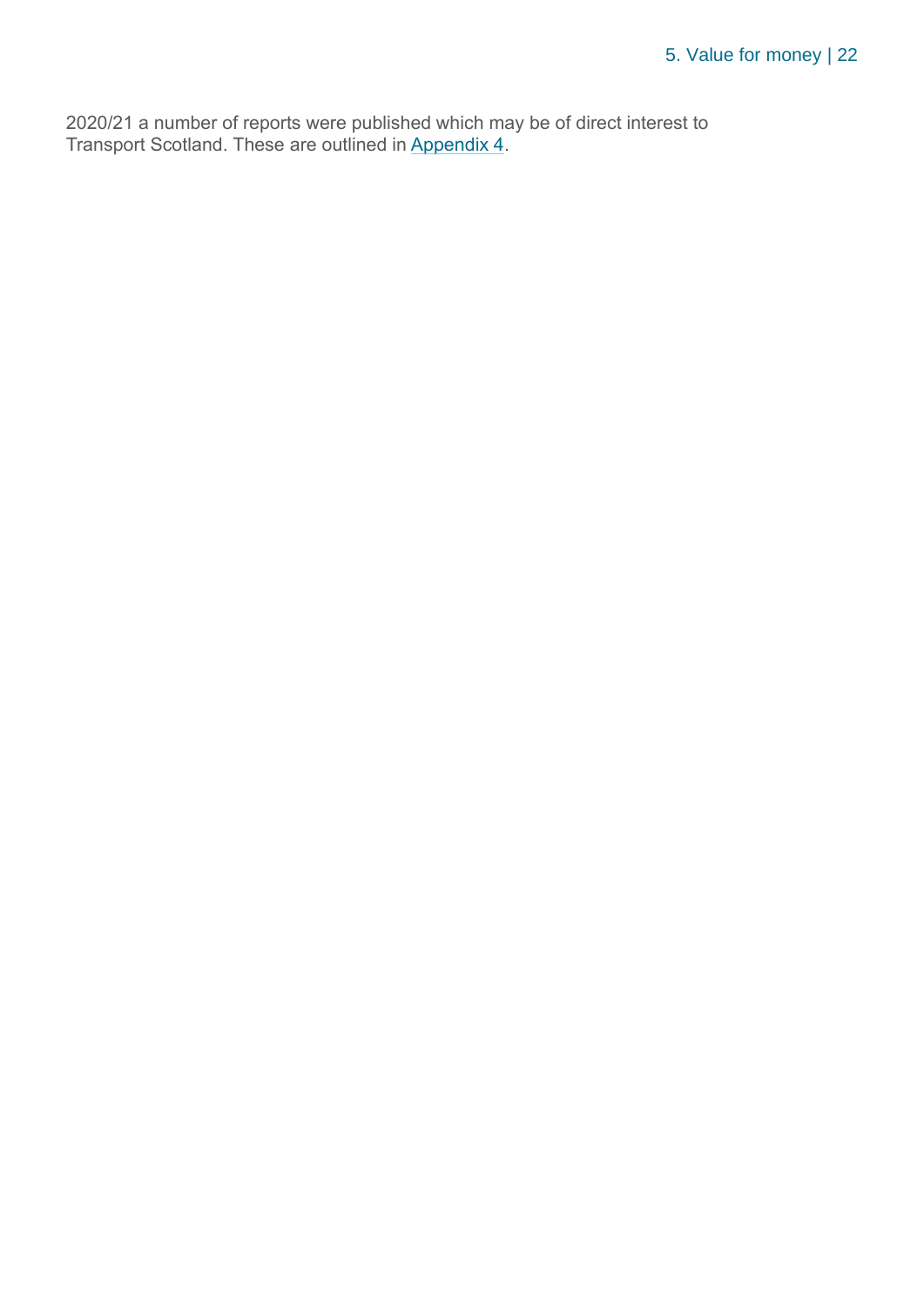## <span id="page-22-0"></span>**Appendix 1. Action plan 2020/21**

#### **2020/21 recommendations**

| <b>Issue/risk</b>                                                                                                                                                                                                                                                                                   | <b>Recommendation</b>                                                                                                                                                               | <b>Agreed management</b><br>action/timing                                                                                                                                                                                                                                                       |
|-----------------------------------------------------------------------------------------------------------------------------------------------------------------------------------------------------------------------------------------------------------------------------------------------------|-------------------------------------------------------------------------------------------------------------------------------------------------------------------------------------|-------------------------------------------------------------------------------------------------------------------------------------------------------------------------------------------------------------------------------------------------------------------------------------------------|
| 1. Covid-19 spend analysis<br><b>Transport Scotland's budget</b><br>was increased in 2020/21<br>through in-year revisions by<br>£696.0 million. This was to<br>provide support to public<br>transport providers as a result<br>of the reduction in patronage<br>caused by the Covid-19<br>pandemic. | <b>Transport Scotland should</b><br>identify the actual spend of<br>additional monies made<br>available for Covid-19 and<br>should make this publicly<br>available.<br>Paragraph 32 | Agreed. We will collate the<br>actual spend levels and<br>publish them within the Public<br>Sector Reform Act Report,<br>which will be published<br>alongside the 2020/21<br><b>Annual Report and Accounts</b><br>in October/November 2021.<br>Responsible officer - Elaine<br><b>McAtamney</b> |
| Although the Transport<br><b>Scotland Annual Report and</b><br>Accounts provided details<br>regarding the level of Covid-<br>19 additional funding, it did<br>not clarify the level of spend.                                                                                                       |                                                                                                                                                                                     | Agreed date - October/<br>November 2021.                                                                                                                                                                                                                                                        |
| Risk - There is a lack of<br>transparency on additional<br>funding provided to public<br>transport operators.                                                                                                                                                                                       |                                                                                                                                                                                     |                                                                                                                                                                                                                                                                                                 |

#### **2. Reporting of actual spend in the performance report**

A review of financial figures within the performance report (and financial highlights section) found that many related to the level of funding allocated.

Risk – The reader is not provided with a full sense of what was delivered/achieved during the reporting year.

Transport Scotland should identify and incorporates more actual spend data within the performance report and financial highlights to provide the reader with a greater sense of what has been delivered/achieved within the reporting year.

Paragraph 67

Agreed. This will form part of the ongoing exercise within TS Corporate Services to streamline the collation of performance information throughout each financial year. The team will report on progress in this area after the end of calendar year 2021. It is anticipated that this enhanced information will be able to be included within the Annual Performance Report for 2021/22.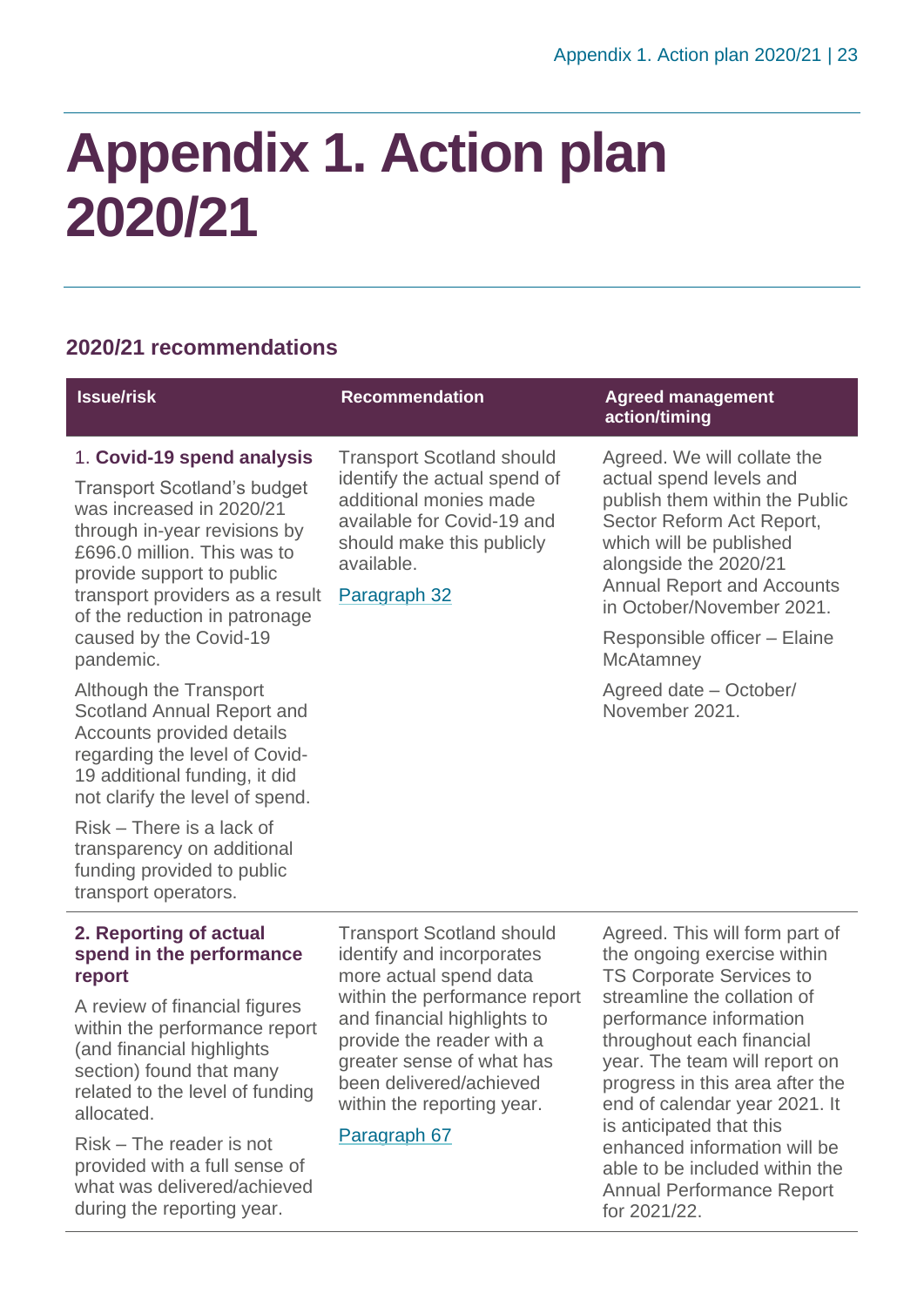| <b>Issue/risk</b>                                                                                                                           | <b>Recommendation</b>                                                                                                                                                                                                                 | <b>Agreed management</b><br>action/timing                                                                                         |
|---------------------------------------------------------------------------------------------------------------------------------------------|---------------------------------------------------------------------------------------------------------------------------------------------------------------------------------------------------------------------------------------|-----------------------------------------------------------------------------------------------------------------------------------|
|                                                                                                                                             |                                                                                                                                                                                                                                       | Responsible officer - TS<br>Corporate Services / TS<br>Business Areas to complete.<br>Elaine McAtamney to inform<br>on progress.  |
|                                                                                                                                             |                                                                                                                                                                                                                                       | Agreed date - Dec 2021-<br><b>March 2022</b>                                                                                      |
| 3. Climate change spend                                                                                                                     | <b>Transport Scotland should</b>                                                                                                                                                                                                      | Agreed. We will agree                                                                                                             |
| <b>Transport Scotland spend</b><br>significant sums on carbon<br>emissions (such as<br>supporting the purchase of<br>electric vehicles) and | identify and incorporate more<br>actual spend data within the<br>performance report and<br>financial highlights to provide<br>the reader with a greater<br>sense of what has been<br>delivered/achieved within the<br>reporting year. | processes to capture more<br>detail of this spend to<br>incorporate within the<br>performance report and<br>financial highlights. |
| managing the impact of<br>climate change on the<br>transport network. However,                                                              |                                                                                                                                                                                                                                       | Responsible officer - Elaine<br>McAtamney / TS Finance<br><b>Business Partners/ Business</b>                                      |
| spend on these types of<br>projects is not collated                                                                                         | Paragraph 76                                                                                                                                                                                                                          | Area colleagues.<br>Agroad data Doc 2021                                                                                          |

Risk – Transport Scotland cannot fully demonstrate its commitment to tackling climate change.

signed off as completed in

centrally.

Agreed date – Dec 2021- March 2022.

#### **Follow-up of prior year recommendations**

| <b>Issue/risk</b>                                                                                                                                                                                                                                                                                           | <b>Recommendation</b>                                                                                                 | <b>Agreed management</b><br>action/timing                                                                                                                                                                                                                                                                                                            |
|-------------------------------------------------------------------------------------------------------------------------------------------------------------------------------------------------------------------------------------------------------------------------------------------------------------|-----------------------------------------------------------------------------------------------------------------------|------------------------------------------------------------------------------------------------------------------------------------------------------------------------------------------------------------------------------------------------------------------------------------------------------------------------------------------------------|
| 4. Assets under<br>construction                                                                                                                                                                                                                                                                             | <b>Transport Scotland should</b><br>reconcile the assets under                                                        | In Progress                                                                                                                                                                                                                                                                                                                                          |
| Upon review of the closing<br>net book value and transfer<br>amounts in the assets under<br>construction category, we<br>concluded that the remaining<br>balance in respect of AWPR<br>(confirmed previously at<br>around £400 million) had not<br>been transferred to the trunk<br>roads network category. | construction closing balance<br>to ongoing projects at the end<br>of the year and ensure that it<br>remains accurate. | <b>Transport Scotland has</b><br>undertaken an exercise to<br>clear out residual balances<br>within the ledger, but further<br>work is required. Audit<br>investigation found £5 million<br>of balances which appear to<br>relate to completed schemes<br>and therefore should not be<br>included within assets under<br>construction. This has been |
| <b>Transport Scotland confirmed</b><br>that the AWPR had been                                                                                                                                                                                                                                               |                                                                                                                       | reported as a misstatement<br>which Transport Scotland                                                                                                                                                                                                                                                                                               |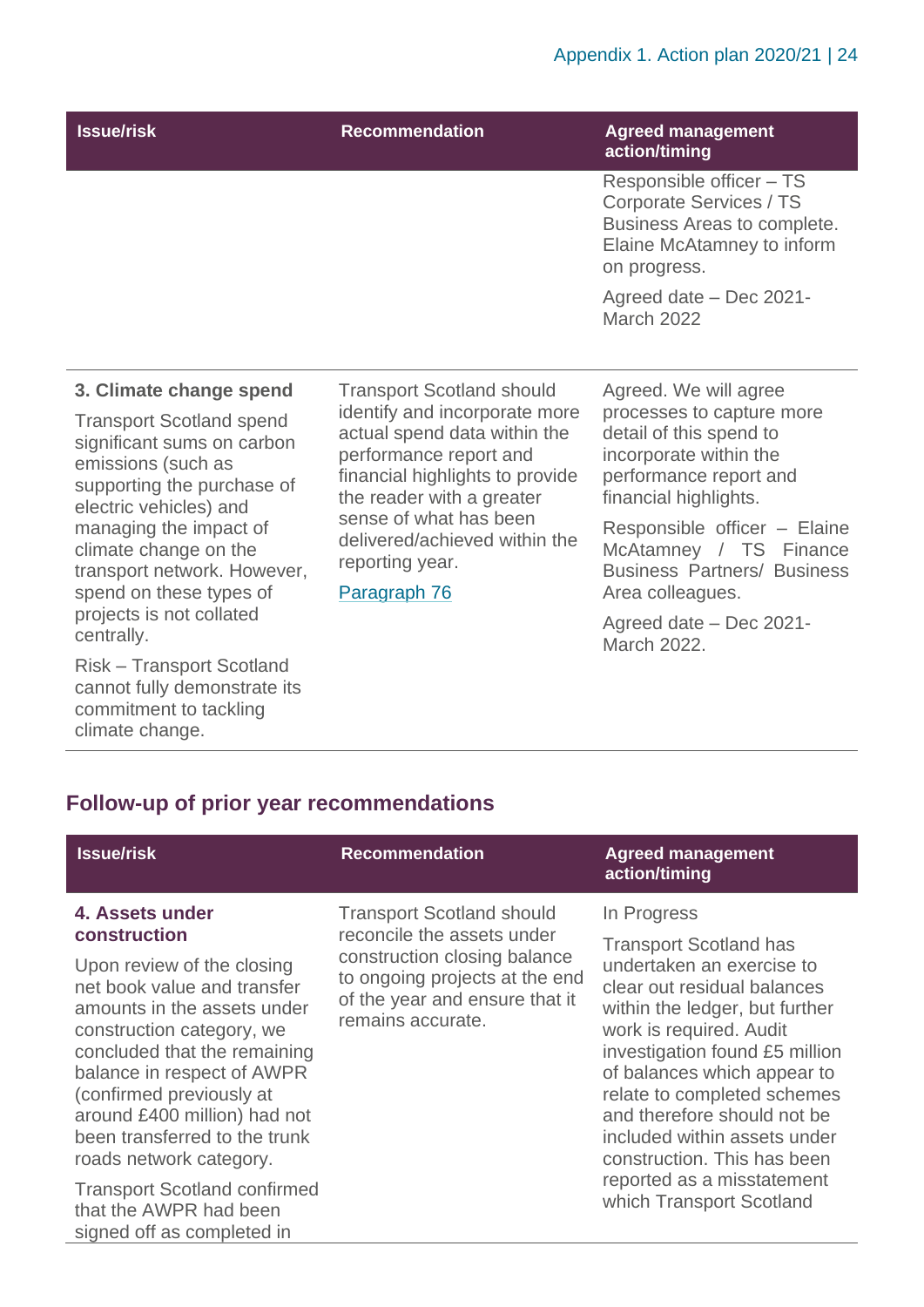| <b>Issue/risk</b>                                                                                                                                                                                                                                                                                                             | <b>Recommendation</b>                                                                                                                                                 | <b>Agreed management</b><br>action/timing                                                                                                                  |
|-------------------------------------------------------------------------------------------------------------------------------------------------------------------------------------------------------------------------------------------------------------------------------------------------------------------------------|-----------------------------------------------------------------------------------------------------------------------------------------------------------------------|------------------------------------------------------------------------------------------------------------------------------------------------------------|
| November 2019 and agreed<br>that as all sections of the new                                                                                                                                                                                                                                                                   |                                                                                                                                                                       | opted not to adjust for (see<br>Appendix 3, item 1.                                                                                                        |
| road are now incorporated<br>within RAAVS there should<br>be no residual balance within<br>assets under construction.                                                                                                                                                                                                         |                                                                                                                                                                       | <b>TS Finance and Roads</b><br>Finance Teams confirm that<br>much work has already been<br>done in this area in 2021.                                      |
| <b>Transport Scotland identified</b><br>a total balance of £392 million<br>within the assets under<br>construction category which<br>related to the AWPR.                                                                                                                                                                     |                                                                                                                                                                       | This work continues and is<br>anticipated to be largely<br>complete within 2021/22.                                                                        |
| Risk - The assets under<br>construction balance could be<br>materially misstated.                                                                                                                                                                                                                                             |                                                                                                                                                                       |                                                                                                                                                            |
| 5. Land and property<br>acquisition provision                                                                                                                                                                                                                                                                                 | <b>Transport Scotland should</b><br>carry out a thorough review of                                                                                                    | Complete<br>An exercise was carried out                                                                                                                    |
| <b>Transport Scotland includes a</b><br>provision within its accounts<br>relating to the likely<br>compensation payable in<br>respect of road or rail<br>schemes. Estimates are<br>provided by the Valuation<br>Office Agency (VOA) to<br>support this provision.                                                             | likely compensation<br>payments at year-end (using<br>the most recent estimates<br>from the VOA) to ensure that<br>the provision is reasonably<br>reflective of this. | to ensure that the provision<br>posted to the accounts is<br>consistent with the most up to<br>date information available to<br><b>Transport Scotland.</b> |
| From our testing we found a<br>significant difference of £24<br>million in the value of the<br>provision as at 31 March<br>2020 to an estimate prepared<br>as at June 2020. Upon further<br>review Transport Scotland<br>concluded that the provision<br>was overstated and opted to<br>adjust the balance by £20<br>million. |                                                                                                                                                                       |                                                                                                                                                            |
| Risk – The provisions<br>balance is materially<br>misstated.                                                                                                                                                                                                                                                                  |                                                                                                                                                                       |                                                                                                                                                            |
| <b>6. Network Rail April</b>                                                                                                                                                                                                                                                                                                  | <b>Transport Scotland develops</b>                                                                                                                                    | Complete                                                                                                                                                   |
| payments<br><b>Transport Scotland makes</b>                                                                                                                                                                                                                                                                                   | a procedure to ensure that<br>payments to Network Rail for                                                                                                            | No year-end payable balance<br>and matching prepayment                                                                                                     |
| advance payments to<br>Network Rail to allow it to<br>carry out work to maintain                                                                                                                                                                                                                                              | April of each year are<br>correctly recorded in the<br>underlying financial ledger.                                                                                   | included in the 2020/21<br>accounts.                                                                                                                       |

and enhance the rail network.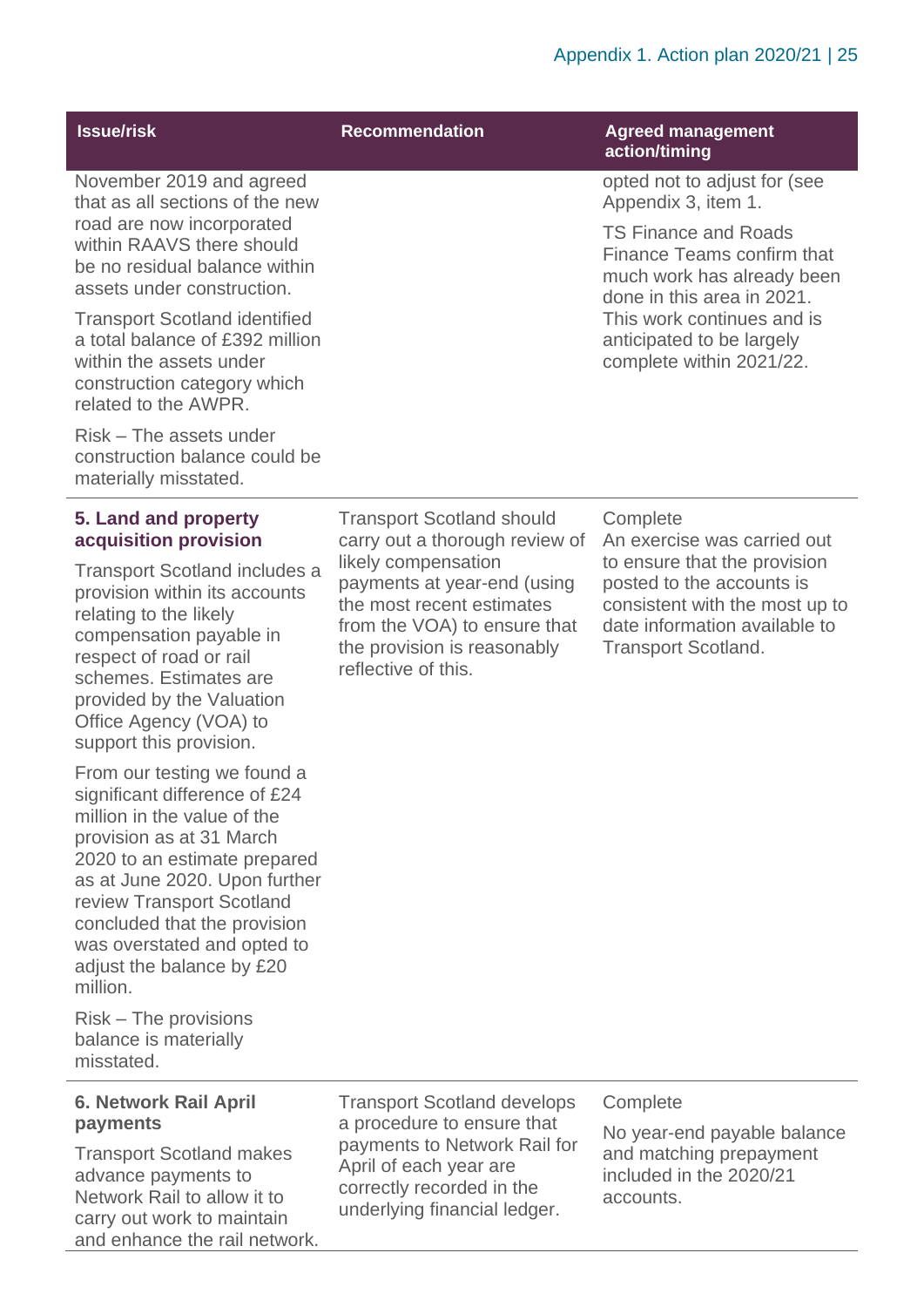| <b>Issue/risk</b>                                                                                                                                                                                                                                                                                                                                                                                                                                                                                          | <b>Recommendation</b>                                                                                     | <b>Agreed management</b><br>action/timing                                                                                |
|------------------------------------------------------------------------------------------------------------------------------------------------------------------------------------------------------------------------------------------------------------------------------------------------------------------------------------------------------------------------------------------------------------------------------------------------------------------------------------------------------------|-----------------------------------------------------------------------------------------------------------|--------------------------------------------------------------------------------------------------------------------------|
| These payments are made to<br>ensure that Network Rail<br>have the funds available on<br>the first day of each calendar<br>month.                                                                                                                                                                                                                                                                                                                                                                          |                                                                                                           |                                                                                                                          |
| To achieve this, Transport<br>Scotland commences the<br>payment a few days prior to<br>the end of a month to allow<br>for clearing. This creates a<br>problem at year-end as the<br>amount is shown as a<br>creditor balance within<br><b>Transport Scotland's</b><br>payables system at 31<br>March, with an off-setting<br>prepayment. The applicable<br>accounting standard (IFRS 9)<br>does not allow the creation of<br>a liability until one of the<br>parties has performed under<br>the agreement. |                                                                                                           |                                                                                                                          |
| Risk – there is a material<br>misstatement in the payables<br>and receivables balances.                                                                                                                                                                                                                                                                                                                                                                                                                    |                                                                                                           |                                                                                                                          |
| 7. Inflation in provision                                                                                                                                                                                                                                                                                                                                                                                                                                                                                  | <b>Transport Scotland should</b>                                                                          | Complete                                                                                                                 |
| discounting<br>The FReM requires public<br>bodies to discount provisions<br>by applying discount rates set<br>by HM Treasury. Recently<br>Treasury changed from<br>providing real rates to<br>nominal rates to avoid<br>specifying the inflation rate to<br>be used but provide<br>suggested rates as bodies                                                                                                                                                                                               | ensure that inflation is taken<br>into consideration when<br>discounting provision<br>balances in future. | Testing if provisions balances<br>confirmed that inflation was<br>correctly factored into<br>discount rate calculations. |

Testing of provisions found that Transport Scotland correctly applied the discount factors provided by HM Treasury, as required by the FReM, but did not incorporate either the suggested inflation rates or any others.

are still required to incorporate inflation.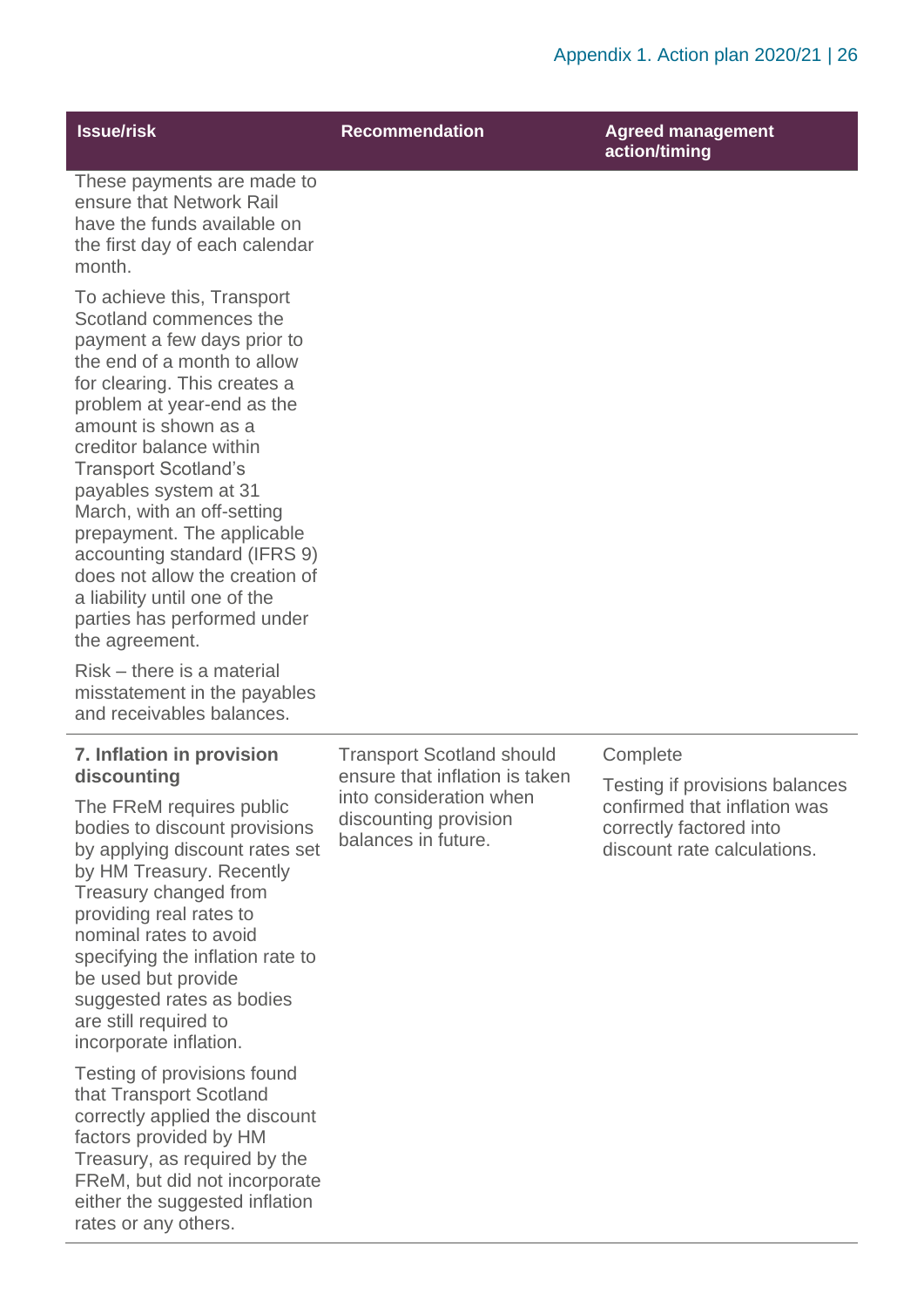| <b>Issue/risk</b>                                                                                                                                                                                                                                                                                | <b>Recommendation</b>                                                                                                                                                                                                                | <b>Agreed management</b><br>action/timing                                                                                                                                                                                                                                                                                              |
|--------------------------------------------------------------------------------------------------------------------------------------------------------------------------------------------------------------------------------------------------------------------------------------------------|--------------------------------------------------------------------------------------------------------------------------------------------------------------------------------------------------------------------------------------|----------------------------------------------------------------------------------------------------------------------------------------------------------------------------------------------------------------------------------------------------------------------------------------------------------------------------------------|
| Risk – the provisions balance<br>does not meet with FReM<br>requirements.                                                                                                                                                                                                                        |                                                                                                                                                                                                                                      |                                                                                                                                                                                                                                                                                                                                        |
| 8. Impact of Covid-19 on<br>financial plans                                                                                                                                                                                                                                                      | <b>Transport Scotland should</b><br>ensure its financial plans are                                                                                                                                                                   | In progress                                                                                                                                                                                                                                                                                                                            |
| <b>Transport Scotland has</b><br>proactively sought to amend<br>its financial plans to ensure<br>that transport operators are<br>supported through the Covid-<br>19 pandemic from the<br>reduction in fare income. As<br>the pandemic changes, plans<br>are likely to have to change<br>as well. | flexible to meet the changing<br>requirements brought about<br>by the pandemic.                                                                                                                                                      | During the course of 2020/21<br><b>Transport Scotland</b><br>developed new controls and<br>processes to support public<br>transport providers. This<br>ensured that the sector was<br>adequately supported<br>throughout the period. Given<br>the ongoing nature of the<br>pandemic, there will still be<br>further need for Transport |
| Risk – transport operators are<br>not properly supported during<br>the pandemic.                                                                                                                                                                                                                 |                                                                                                                                                                                                                                      | Scotland to manage its<br>financial plans in the short<br>and medium periods.                                                                                                                                                                                                                                                          |
| 9. Transparency                                                                                                                                                                                                                                                                                  | To enhance transparency                                                                                                                                                                                                              | Complete                                                                                                                                                                                                                                                                                                                               |
| <b>Transport Scotland formerly</b><br>published minutes of monthly<br>senior management team<br>(SMT) meetings, however as<br>meetings have increased in<br>light of Covid-19, minutes<br>have not been made<br>available.                                                                       | <b>Transport Scotland should</b><br>agree an approach to<br>publishing information which<br>demonstrates its key<br>decision-making processes<br>during the Covid-19<br>pandemic and take forward<br>its plans to publish the senior | <b>SMT</b> minutes are now<br>available on the Transport<br>Scotland website. The SMT<br>register of interests will be<br>published in the Public<br>Services Reform (Scotland)<br>Act 2010 disclosures.                                                                                                                               |
| <b>Transport Scotland has also</b><br>been considering options how<br>to publish details of the<br>SMT's register of interests in<br>line with the Scottish<br>Government's 'On:Board'<br>guidance.                                                                                              | management team's register<br>of interests within the Public<br>Services Reform (Scotland)<br>Act 2010 disclosures.                                                                                                                  |                                                                                                                                                                                                                                                                                                                                        |
| Risk – Transport Scotland is<br>not transparent in its<br>decision-making process                                                                                                                                                                                                                |                                                                                                                                                                                                                                      |                                                                                                                                                                                                                                                                                                                                        |
| 10. Fair pay disclosure                                                                                                                                                                                                                                                                          | <b>Transport Scotland should,</b>                                                                                                                                                                                                    | In progress                                                                                                                                                                                                                                                                                                                            |
| <b>The Government Financial</b><br>Reporting Manual (the FReM)<br>requires the disclosure of the                                                                                                                                                                                                 | along with the Scottish<br>Government, consider<br>developing an approach                                                                                                                                                            |                                                                                                                                                                                                                                                                                                                                        |

requires the disclosure of the median remuneration of the reporting entity's staff, based on annualised, full-time equivalent remuneration of all which incorporates agency staff into the fair pay (median) calculation.

it could perform its own calculation going forward with the Scottish Government. However, due to other pressures this has not yet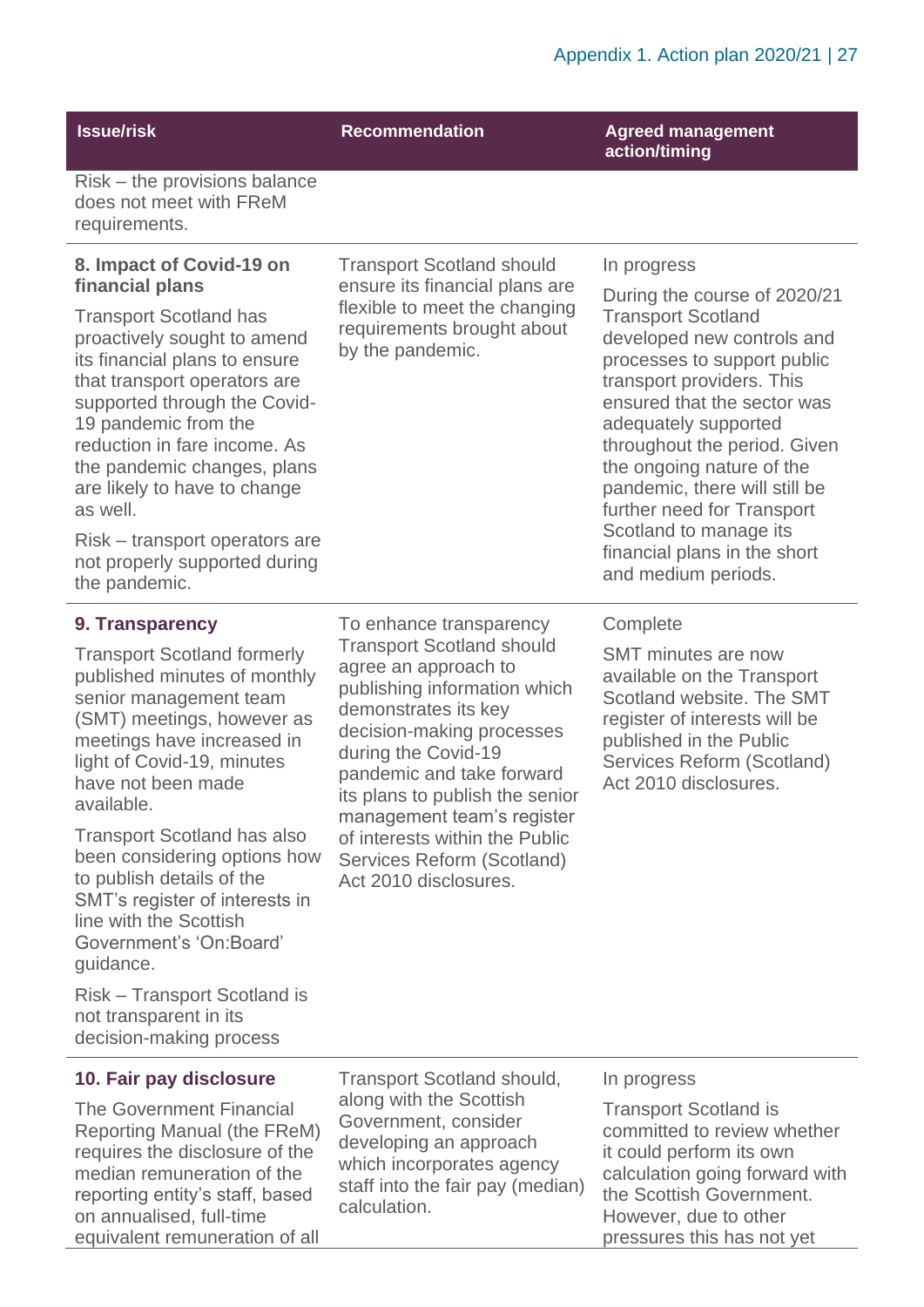| <b>Issue/risk</b>                                                                                                                                                               | <b>Recommendation</b> | <b>Agreed management</b><br>action/timing                           |
|---------------------------------------------------------------------------------------------------------------------------------------------------------------------------------|-----------------------|---------------------------------------------------------------------|
| staff (including temporary and<br>agency staff) as at the<br>reporting date. Our review<br>found that Transport<br>Scotland's calculation does<br>not incorporate agency staff. |                       | taken place. Transport<br>Scotland will investigate for<br>2021/22. |
| $Risk$ – The fair pay<br>disclosures in the<br>remuneration and staff report<br>are inconsistent with the<br>FReM.                                                              |                       |                                                                     |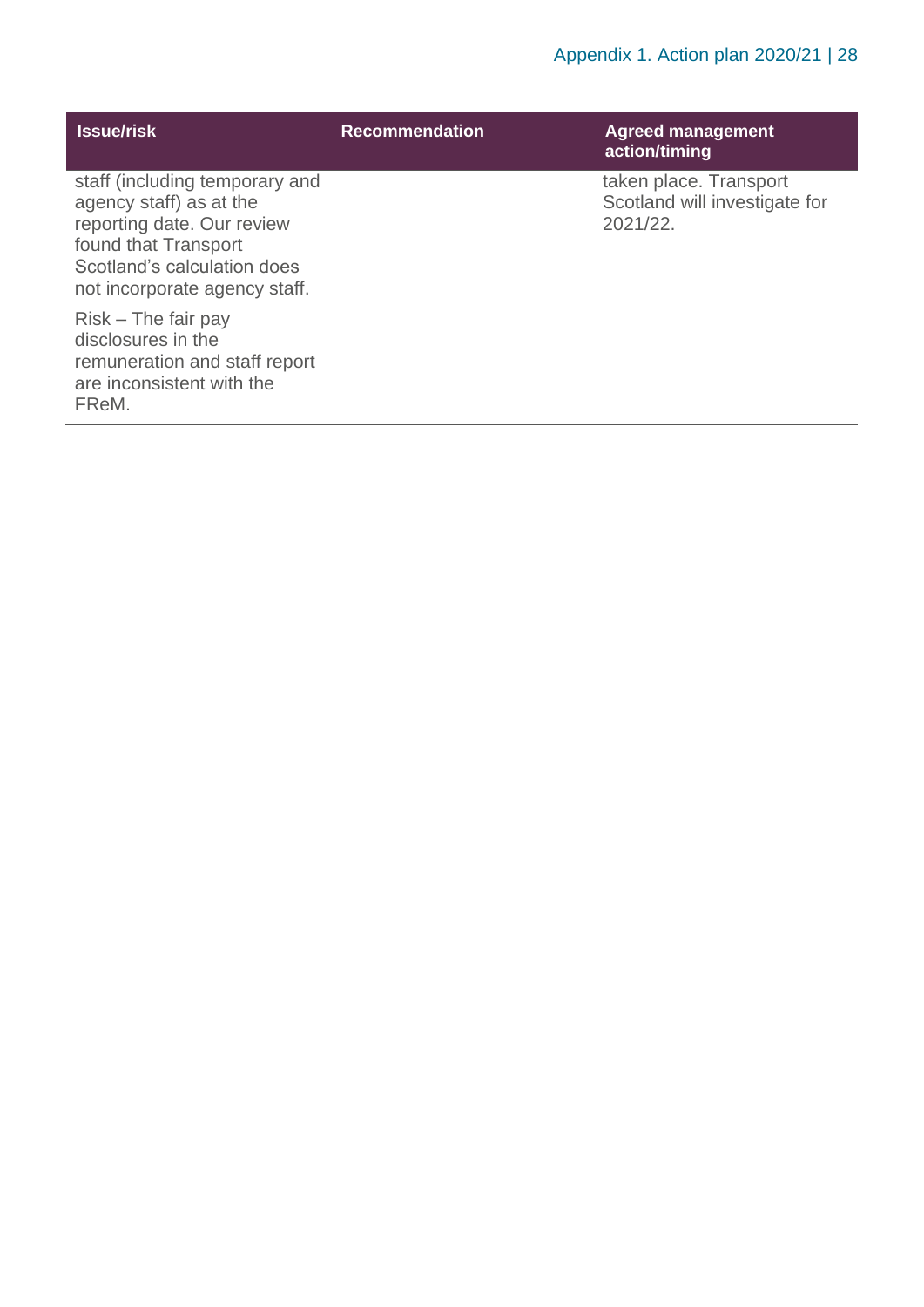process, which is carried out

### <span id="page-28-0"></span>**Appendix 2. Significant audit risks**

The table below sets out the audit risks we identified on the 2020/21 audit and how we addressed each risk in arriving at our conclusion. The risks are categorised between those where there is a risk of material misstatement in the financial statements and those relating to our wider responsibility under the [Code of Audit Practice 2016.](http://www.audit-scotland.gov.uk/report/code-of-audit-practice-2016)

#### <span id="page-28-1"></span>**Risks of material misstatement in the financial statements**

| <b>Audit risk</b>                                                                                                                                                                                                                                                                                                                                                                                                                             | <b>Assurance procedure</b>                                                                                                                                                                                                                                                                                                                                                                                      | <b>Results and conclusions</b>                                                                                                                                                                                                                                                                                                                                              |
|-----------------------------------------------------------------------------------------------------------------------------------------------------------------------------------------------------------------------------------------------------------------------------------------------------------------------------------------------------------------------------------------------------------------------------------------------|-----------------------------------------------------------------------------------------------------------------------------------------------------------------------------------------------------------------------------------------------------------------------------------------------------------------------------------------------------------------------------------------------------------------|-----------------------------------------------------------------------------------------------------------------------------------------------------------------------------------------------------------------------------------------------------------------------------------------------------------------------------------------------------------------------------|
| 1. Risk of material<br>misstatement due to fraud<br>caused by the management<br>override of controls<br><b>International Auditing</b><br>Standards require that audits<br>are planned to consider the<br>risk of material misstatement<br>in the financial statements<br>caused by fraud, which is<br>presumed to be a significant<br>risk in any audit. This<br>includes the risk of fraud due<br>to the management override<br>of controls. | Reviewed the<br>appropriateness of journal<br>entries and other adjustments<br>recorded in the general<br>ledger and financial<br>statements.<br>Reviewed accounting<br>estimates for biases.<br><b>Evaluated significant</b><br>transactions that are outside<br>the normal course of<br>business.<br>Focused testing of the<br>regularity and cut-off<br>assertions during the financial<br>statements audit. | <b>Results:</b> We tested a sample<br>of significant journals and<br>found that all were<br>appropriate and were<br>adequately supported. We<br>also reviewed all significant<br>estimates and unusual<br>transactions and found these<br>were reasonable.<br><b>Conclusion:</b> We found no<br>material misstatement as a<br>result of management<br>override of controls. |
| 2. Risk of material<br>misstatement caused by<br>fraud in expenditure                                                                                                                                                                                                                                                                                                                                                                         | <b>Finance Business Partners</b><br>analyse expenditure patterns<br>and forecasts, aligning to the                                                                                                                                                                                                                                                                                                              | <b>Results: Through further</b><br>investigation and discussion<br>we concluded that the risk of                                                                                                                                                                                                                                                                            |
| As most public-sector bodies<br>are net expenditure bodies,<br>the risk of fraud is more likely<br>to occur in expenditure.<br>There is a risk that<br>expenditure may be<br>misstated resulting in a<br>material misstatement in the<br>financial statements.                                                                                                                                                                                | Long-Term Financial Plan.<br>Payments are adequately<br>supported and checked to<br><b>Purchase Orders and</b><br>authorised and approved by<br>independent Directorate                                                                                                                                                                                                                                         | fraud was in Covid-19 restart<br>grant payments to bus<br>operators. This is due to the<br>lack of a pre-existing formal<br>agreement in place, such as<br>exists for rail operators.                                                                                                                                                                                       |
|                                                                                                                                                                                                                                                                                                                                                                                                                                               | Team Members.<br>The arrangements for the<br>additional support for public                                                                                                                                                                                                                                                                                                                                      | We performed walkthrough<br>testing of the main controls,<br>focusing on the reconciliation<br>the contract of the contract of the contract of the contract of the contract of                                                                                                                                                                                              |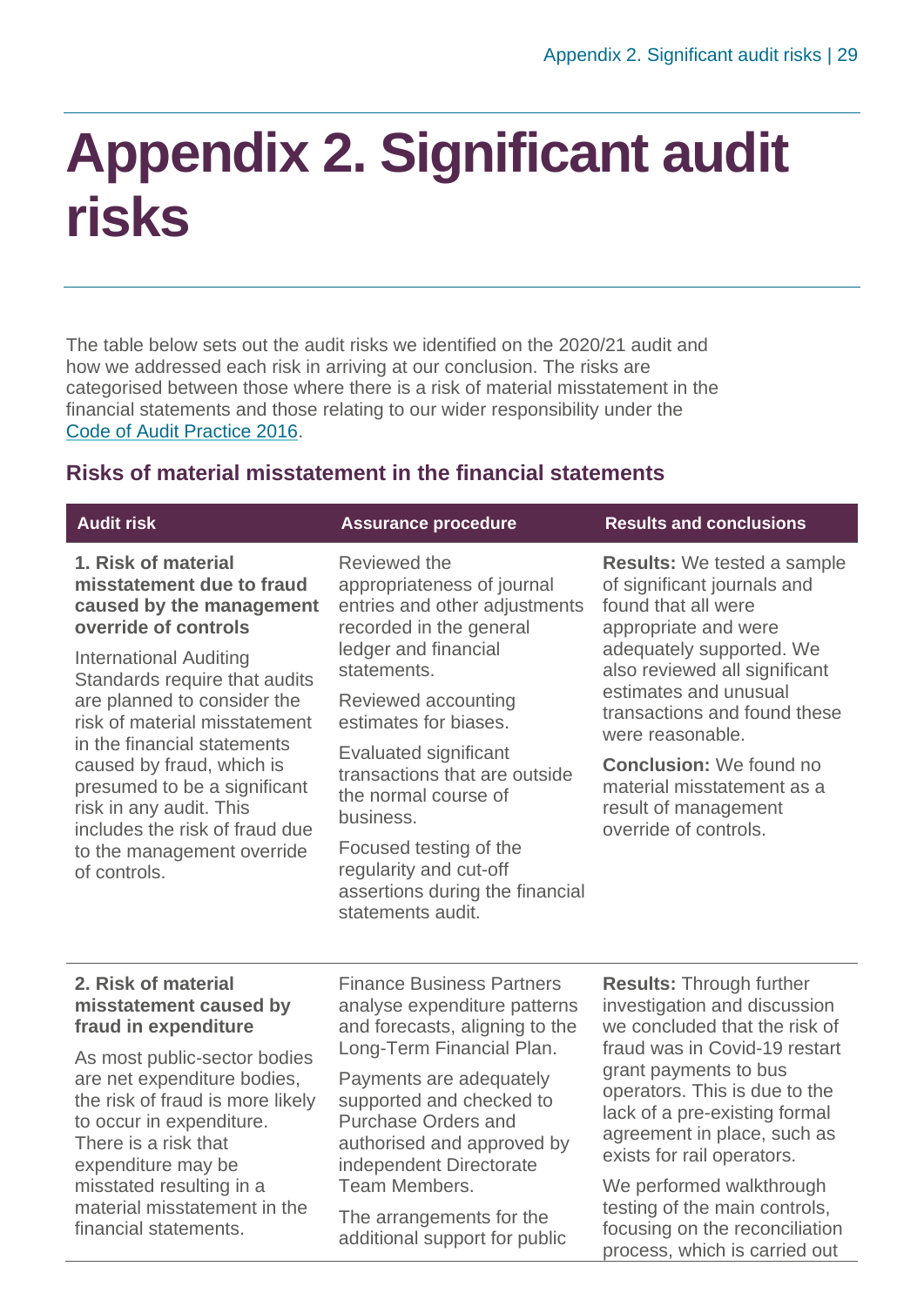| <b>Audit risk</b>                                                                                                                                                                                                                                                                                                                                                                                                                                                                                                                                                                                                                                                                                                                                                                                                                                                            | <b>Assurance procedure</b>                                                                                                                                                                                                                                                                                                                                                                             | <b>Results and conclusions</b>                                                                                                                                                                                                                                                                                                                                                                                                                                                                                                                                                                      |
|------------------------------------------------------------------------------------------------------------------------------------------------------------------------------------------------------------------------------------------------------------------------------------------------------------------------------------------------------------------------------------------------------------------------------------------------------------------------------------------------------------------------------------------------------------------------------------------------------------------------------------------------------------------------------------------------------------------------------------------------------------------------------------------------------------------------------------------------------------------------------|--------------------------------------------------------------------------------------------------------------------------------------------------------------------------------------------------------------------------------------------------------------------------------------------------------------------------------------------------------------------------------------------------------|-----------------------------------------------------------------------------------------------------------------------------------------------------------------------------------------------------------------------------------------------------------------------------------------------------------------------------------------------------------------------------------------------------------------------------------------------------------------------------------------------------------------------------------------------------------------------------------------------------|
| <b>Transport Scotland makes</b><br>large value grant and<br>contractual payments to third<br>party organisations to operate<br>Scotland's public transport<br>services and to enhance and<br>maintain its infrastructure.<br>Furthermore, during 2020/21<br><b>Transport Scotland made</b><br>additional payments to<br>providers to off-set the<br>significant reduction in<br>passenger income as a result<br>of Covid-19 using amended<br>or new payment processes.<br>There are significant risks<br>due to the changing payment<br>processes introduced this<br>year and the potential for<br>fraudulent claims from<br>providers seeking to return a<br>profit. Also, the scale of<br>payments involved, some of<br>which occur near the year-<br>end, presents a risk that an<br>incorrect payment could<br>impact significantly on the<br>overall resource position. | transport include an<br>inspection of actual costs and<br>revenues and comparison<br>against funding provided in<br>order to recover any excess.                                                                                                                                                                                                                                                       | by accountancy firms,<br>involving the verification of<br>cost information provided by<br>bus operators.<br>Through providing a real-time<br>recommendation to review<br>bus operators' audit reports<br>(which Transport Scotland<br>duly implemented) we were<br>assured that the processes<br>were robust and reasonable<br>We also carried out<br>substantive testing of a<br>sample of payments and<br>found no errors.<br><b>Conclusion: Our substantive</b><br>testing found no issues,<br>therefore in light of these<br>findings we concluded that<br>this is no material<br>misstatement. |
| 3. Estimation and<br><b>Judgements</b><br>There is a significant degree<br>of subjectivity in the<br>measurement and valuation<br>of the following material<br>account areas:<br>Non-current assets -<br>relating primarily to the<br>trunk road network and<br>associated assets under<br>construction and<br>consequential<br>adjustments in the<br>revaluation reserve. In<br>addition, this also includes<br>adjustments to financial                                                                                                                                                                                                                                                                                                                                                                                                                                    | Robust processes and<br>internal control procedures in<br>place across these areas<br>including:<br>•Contractor valuations of<br>work in progress.<br>•review of the basket of<br>scheme values.<br>•review of Atkins procedures<br>for running RAAVS for data<br>validation and checking.<br>•engineers' impairment<br>reviews and<br>•the VOA land valuations that<br>contribute to the value of the | <b>Results: Through testing of</b><br>the key input controls within<br><b>RAAVS</b> and substantive<br>testing of the output at year-<br>end we found no issues. We<br>also carried out a review of<br>the firm which operates<br>RAAVS and the land valuer.<br>We also confirmed that the<br>VOA had provided a<br>valuation of the land element<br>of the road network and had<br>not identified a material<br>uncertainty.<br>We confirmed the<br>outstanding liability on the<br>statement of financial position                                                                                |

assets in light of

i.e. impairments.

accounting requirements concerning credit losses,

for PFI/NPD schemes to the capital element of underlying financial models.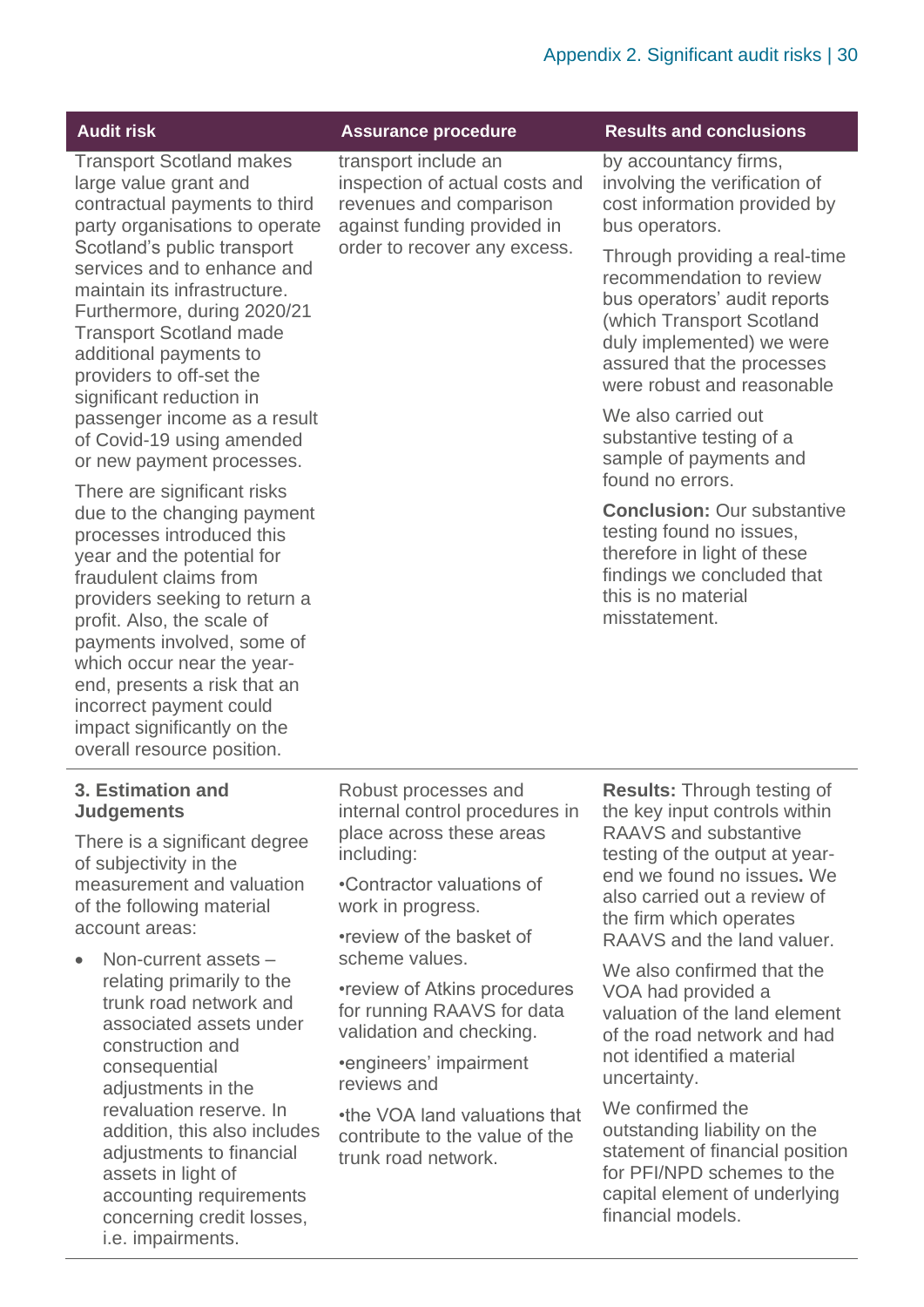| <b>Audit risk</b> |                                                                                                                                                                                                                                | <b>Assurance procedure</b> | <b>Results and conclusions</b>                                                                                                                                        |  |
|-------------------|--------------------------------------------------------------------------------------------------------------------------------------------------------------------------------------------------------------------------------|----------------------------|-----------------------------------------------------------------------------------------------------------------------------------------------------------------------|--|
|                   | Current and non-current<br>liabilities-relating to<br>significant accruals,<br>PFI/NPD liabilities, and<br>provisions.<br>This subjectivity<br>represents an increased<br>risk of misstatement in the<br>financial statements. |                            | We also confirmed significant<br>accruals and prepayments to<br>supporting evidence and<br>ensured that the provision<br>balance was consistent with<br>legal advice. |  |
|                   |                                                                                                                                                                                                                                |                            | <b>Conclusion: Through our</b><br>testing we did not identify a<br>material misstatement,<br>estimates are reasonable.                                                |  |

#### **Risks identified from the auditor's wider responsibility under the Code of Audit Practice**

| <b>Audit risk</b>                                                                                                                                                                                                                                                                                                                                                                                                                                                                                                       | <b>Assurance procedure</b>                                                                                                                                                                                                                                                                                                                                                                                                                                                                                                                     | <b>Results and conclusions</b>                                                                                                                                                                                                                                                                                                                                                                                                                                                                                                                                                         |
|-------------------------------------------------------------------------------------------------------------------------------------------------------------------------------------------------------------------------------------------------------------------------------------------------------------------------------------------------------------------------------------------------------------------------------------------------------------------------------------------------------------------------|------------------------------------------------------------------------------------------------------------------------------------------------------------------------------------------------------------------------------------------------------------------------------------------------------------------------------------------------------------------------------------------------------------------------------------------------------------------------------------------------------------------------------------------------|----------------------------------------------------------------------------------------------------------------------------------------------------------------------------------------------------------------------------------------------------------------------------------------------------------------------------------------------------------------------------------------------------------------------------------------------------------------------------------------------------------------------------------------------------------------------------------------|
| 4. Impact from Covid-19<br><b>Financial Management and</b><br>sustainability<br>The restrictions introduced to<br>manage the Covid-19<br>pandemic have had a<br>significant impact on public<br>transport, with passenger<br>usage reducing by as much<br>as 75% on some modes.<br><b>Transport Scotland has</b><br>historically supported<br>transport providers while<br>assuming a certain level of<br>passenger income. Due to<br>the pandemic, passenger<br>income has reduced below<br>assumed levels in 2020/21. | The arrangements for the<br>additional support for public<br>transport include additional<br>specifically contracted<br>resources for the largest<br>areas of bus and rail. This<br>supports the management of<br>the additional funding.<br><b>Transport Scotland also</b><br>maintains details of the<br>projected additional resource<br>required in addition to a<br>record of support approved<br>during the year.<br>The Accountable Officer<br>Approval process includes<br>forecast of additional support<br>and is scrutinised by the | <b>Results: Over the course of</b><br>2020/21, Transport Scotland<br>received an additional £696<br>million of funding to support<br>public transport providers<br>through the Covid-19<br>pandemic. However,<br><b>Transport Scotland has yet to</b><br>report publicly how much it<br>has spent in comparison to<br>the allocated funding.<br>Our audit found that<br><b>Transport Scotland</b><br>developed effective and<br>robust controls to manage the<br>spend of these funds.<br>Additional funding is available<br>to Transport Scotland to<br>support the sector in 2021/22 |
| obtained additional funding<br>from the Scottish<br>Government to support<br>increased payments to<br>providers. This has resulted<br>in a significant increase in<br><b>Transport Scotland's budget</b><br>for 2020/21 by around £670<br>million compared to the<br>previous year. There are risks                                                                                                                                                                                                                     | Finance in relation to the<br>level of funding identified by<br><b>UK Government.</b>                                                                                                                                                                                                                                                                                                                                                                                                                                                          | and there is a possibility that<br>further support will be<br>required in future years.<br><b>Conclusion: Transport</b><br>Scotland has managed its<br>finances well during the<br>Covid-19 pandemic and has<br>supported key partners in the<br>sector. Further work will be<br>raquirad in futura vasre to                                                                                                                                                                                                                                                                           |

these additional funds (including the potential for

around the management of

supported key partners in the sector. Further work will be required in future years to identify how much ongoing additional support is required.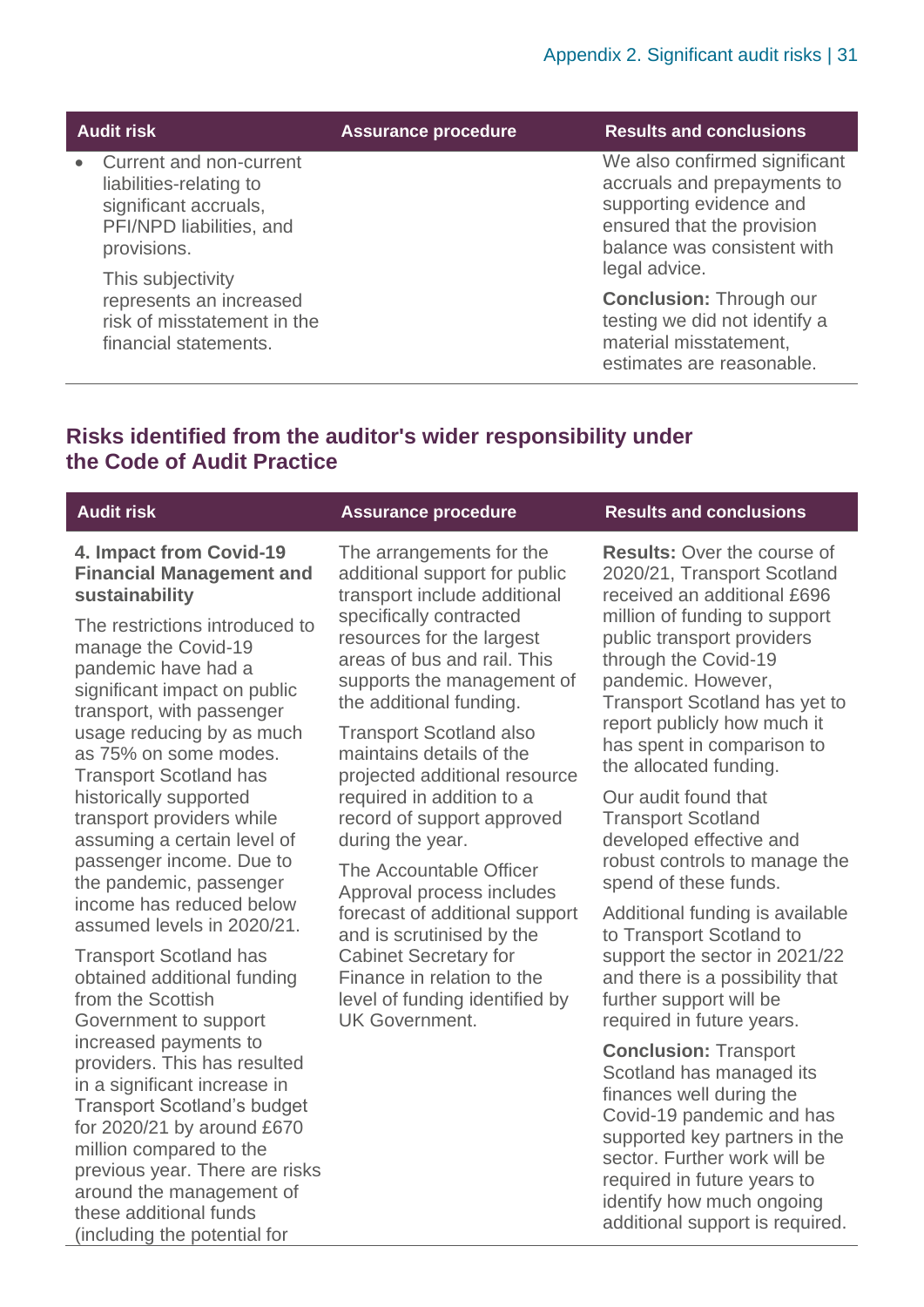**Audit risk Assurance procedure Results and conclusions**

fraudulent claims from third parties) and forecasting future funding requirements beyond2020/21.

#### **5. Impact from Covid-19 – Governance and value for money**

Transport Scotland has seen its budget increase significantly by around £670 million to off-set the impact of Covid-19 on transport providers. It has also had to adapt to homeworking over the course of 2020/21 while administering many new payment types.

There are risks around how Transport Scotland maintains good governance through a period of significant challenge (including remote working) and how it assures itself that monies spent represent value for money.

The Accountable Officer Approval process is the main additional strand of governance for the additional support required. This includes a requirement for value for money to be demonstrated that is scrutinised for approval by the Accountable Officer, TIC Cabinet Secretary and Finance Secretary.

**Results:** In the early stages of the pandemic the SMT met frequently while working remotely. In the period since it has reverted to a more business-as-usual frequency.

Through observation during the audit, Transport Scotland continues to work appropriately in a remote environment.

Internal audit assessed business continuity arrangements as reasonable, and Transport Scotland are currently progressing recommendation from this review.

Transport Scotland is currently developing performance indicators for its corporate plan. The plan currently includes an objective to support businesses through Covid-19 and recovery from it.

**Conclusion:** Transport Scotland has been able to continue working effectively to support the sector. It has still to develop performance indicators to measure value for money in this area.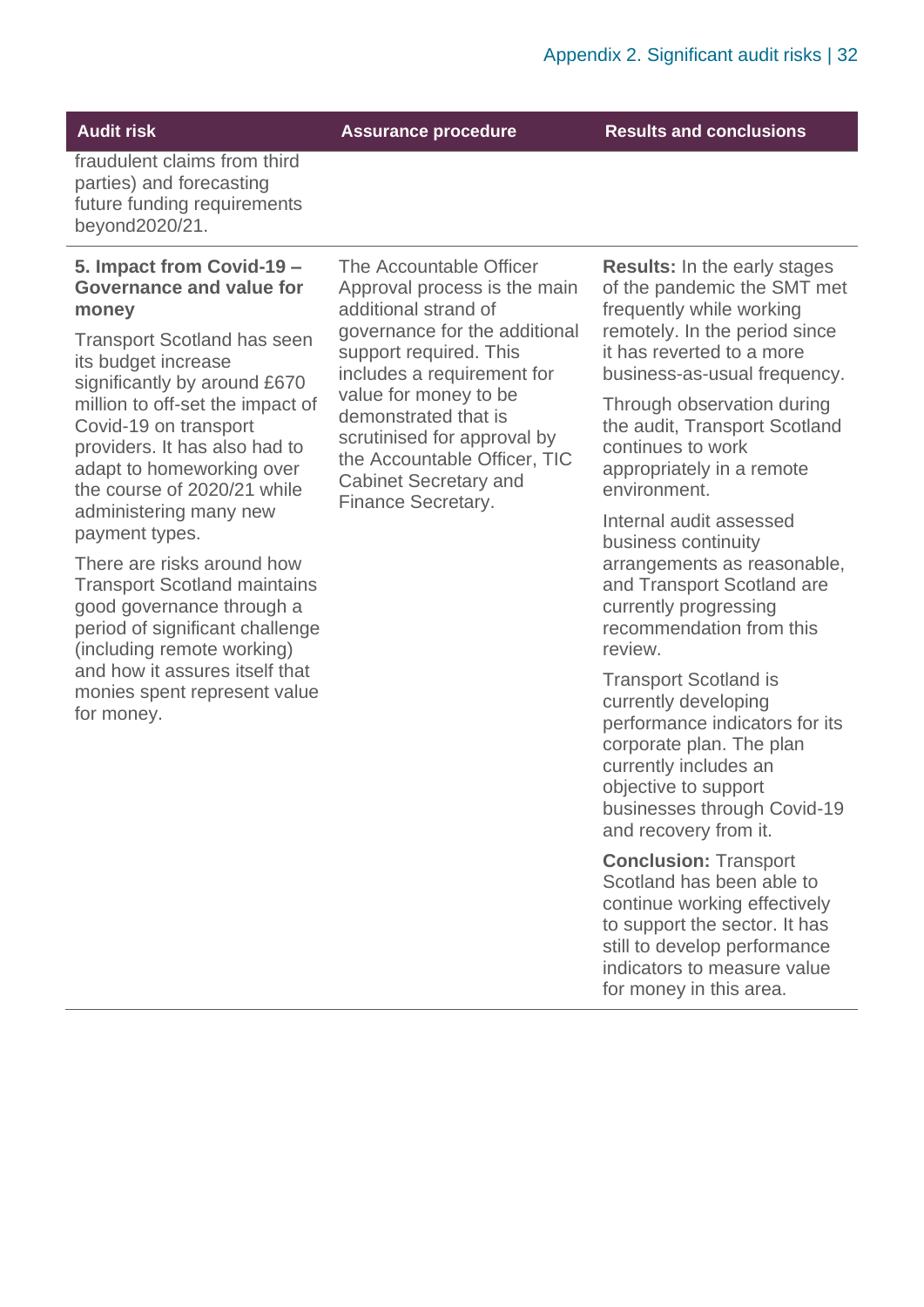### <span id="page-32-0"></span>**Appendix 3. Summary of uncorrected misstatements**

We report all uncorrected misstatements in the annual report and accounts that are individually greater than our reporting threshold of £250,000.

The table below summarises amendments that would be required to misstatements that were identified during our audit testing and have not been corrected by management. Cumulatively these errors are below our performance materiality level as explained in Exhibit 1. We are satisfied that these errors do not have a material impact on the financial statements.

| <b>Account areas</b>                | <b>Comprehensive income</b><br>and expenditure statement |          | <b>Balance sheet</b> |                      |
|-------------------------------------|----------------------------------------------------------|----------|----------------------|----------------------|
|                                     | Dr<br>£m                                                 | cr<br>£m | Dr<br>£m             | $\mathbf{C}$ r<br>£m |
| 1. Property, plant and<br>equipment |                                                          |          |                      | (5)                  |
| <b>Revaluation reserve</b>          |                                                          |          | 5                    |                      |
| 2. Financial assets                 |                                                          |          |                      | (5)                  |
| (Revaluation reserve                |                                                          |          | 5                    |                      |
| 3. Non-current<br>receivables       |                                                          |          |                      | (5)                  |
| <b>Current receivables</b>          |                                                          |          | 5                    |                      |
| 4. Current receivables              |                                                          |          | $\overline{7}$       |                      |
| Income                              |                                                          | (7)      |                      |                      |
| Net impact                          |                                                          | (7)      | $\overline{7}$       | (10)                 |

Notes:

1. relates to balances found within assets under construction relating to completed roads projects. Note that only the credit posting to Property, plant and equipment would impact on the net position as the other entry impacts on reserves.

2. relates to an adjustment to the carrying value of loans to a third party which attracts no interest, required under IFRS 9 to represent discounted future cash receipts. Note that only the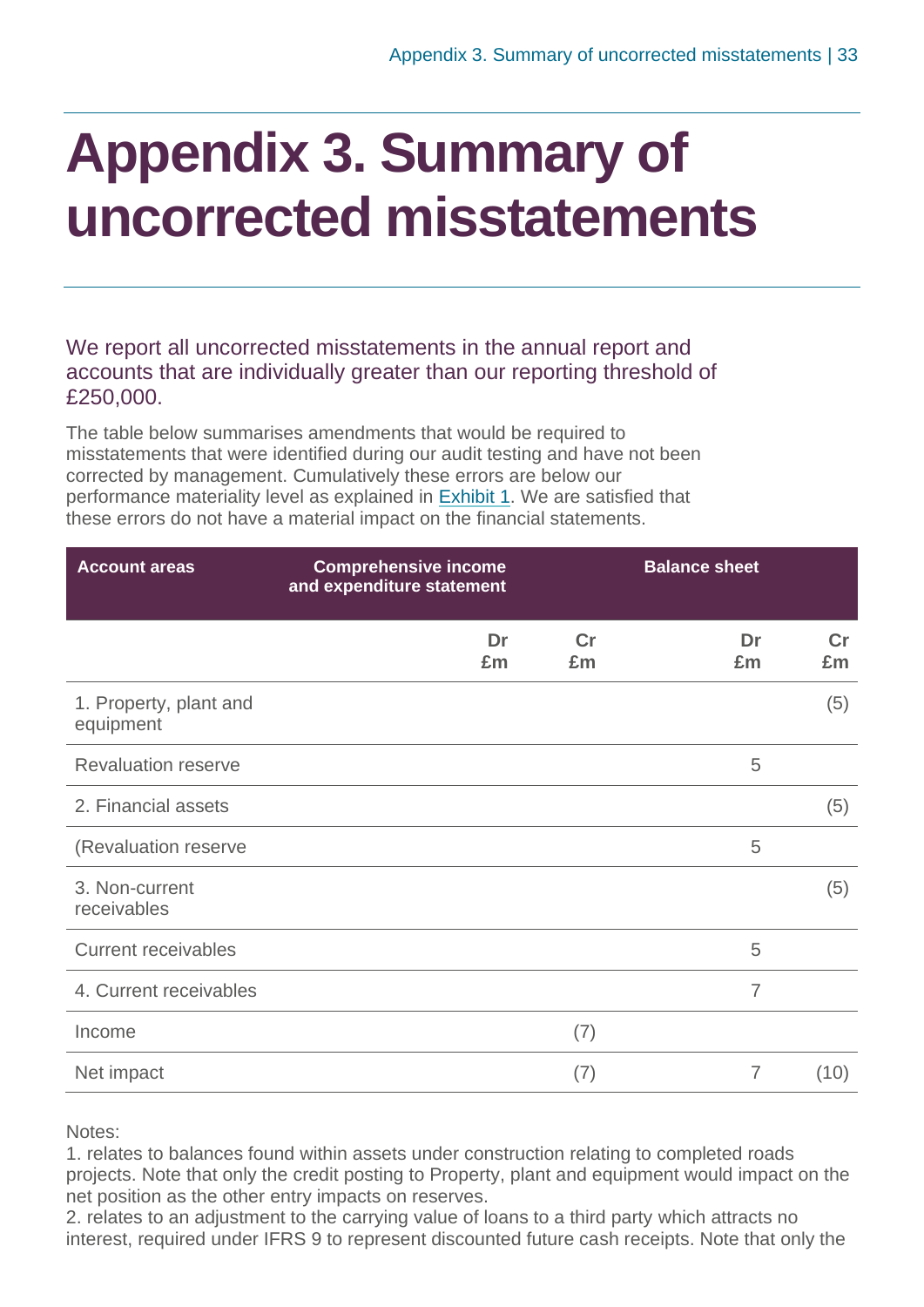credit posting to Financial assets would impact on net position as the other entry impacts on reserves.

3. relates to the correction of a classification misstatement between current and non-current assets (receivables). Note that as this is a movement between two balances it does not affect the net asset position.

4. relates to an accrual for income received from a transport operator shortly after the year-end which related to the end of a contract year which occurred during 2020/21. This impacts on net expenditure and net assets.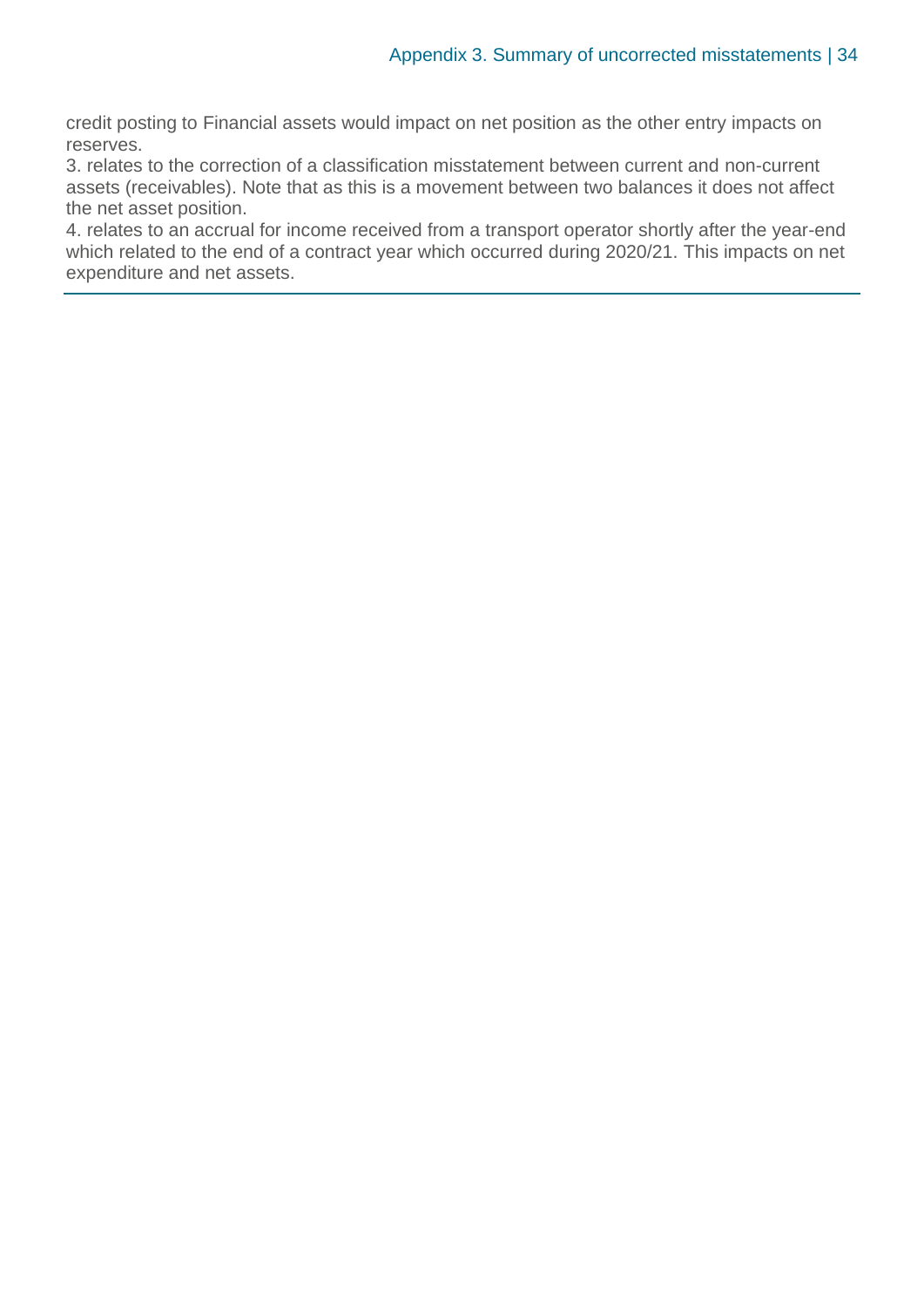### <span id="page-34-0"></span>**Appendix 4. Summary of 2020/21 national performance reports**

April [Affordable housing](https://www.audit-scotland.gov.uk/report/affordable-housing)

June [Highlands and Islands Enterprise: Management of Cairngorm mountain and](https://www.audit-scotland.gov.uk/report/highlands-and-islands-enterprise-management-of-cairngorm-mountain-and-funicular-railway)  [funicular railway](https://www.audit-scotland.gov.uk/report/highlands-and-islands-enterprise-management-of-cairngorm-mountain-and-funicular-railway)

[Local government in Scotland Overview 2020](https://www.audit-scotland.gov.uk/report/local-government-in-scotland-overview-2020)

**July** [The National Fraud Initiative in Scotland 2018/19](https://www.audit-scotland.gov.uk/report/the-national-fraud-initiative-in-scotland-201819)

**January** [Digital progress in local government](https://www.audit-scotland.gov.uk/report/digital-progress-in-local-government) [Local government in Scotland: Financial overview 2019/20](https://www.audit-scotland.gov.uk/report/local-government-in-scotland-financial-overview-201920)

February [NHS in Scotland 2020](https://www.audit-scotland.gov.uk/report/nhs-in-scotland-2020)

March [Improving outcomes for young people through school education](https://www.audit-scotland.gov.uk/report/improving-outcomes-for-young-people-through-school-education)